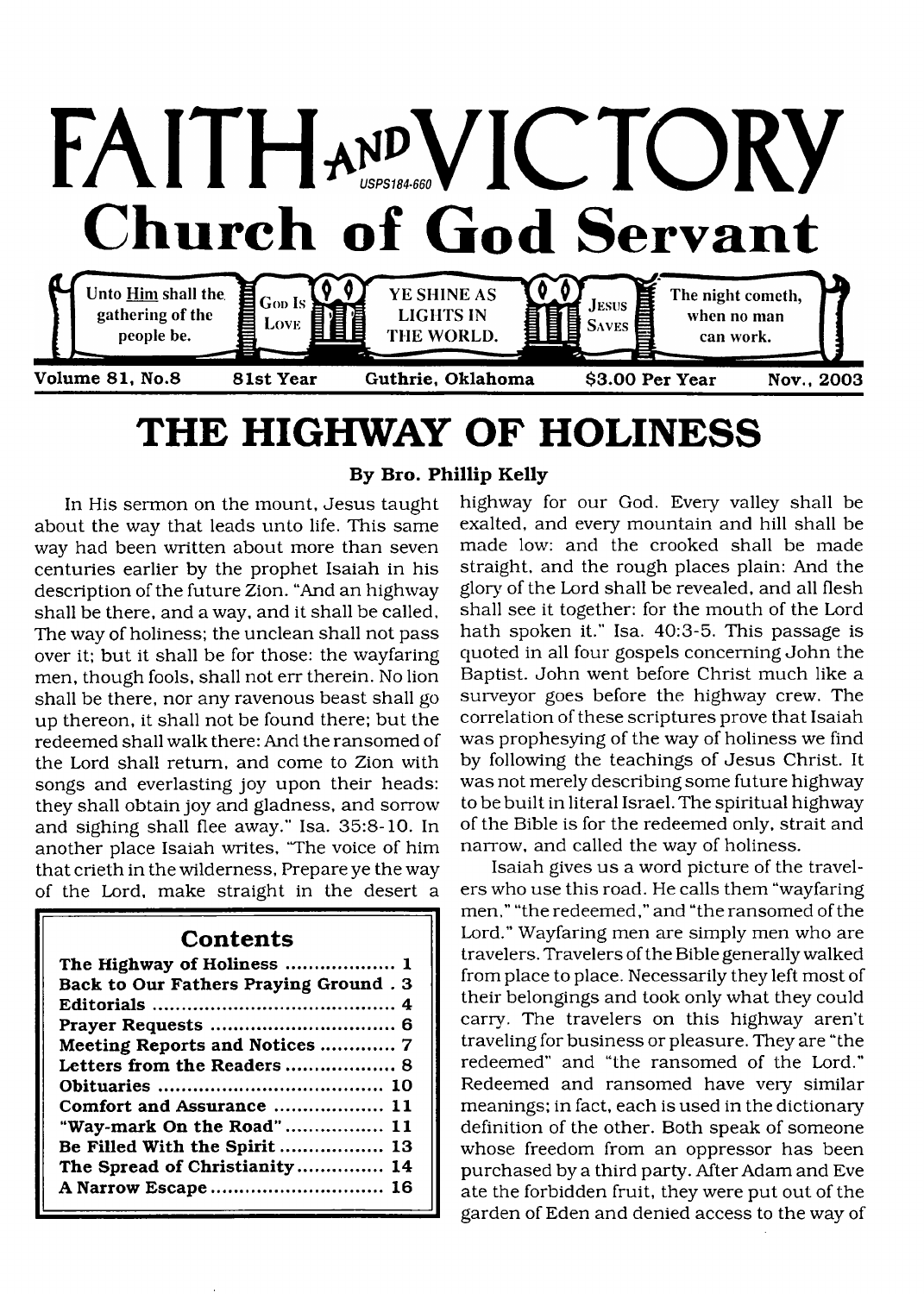the tree of life by cherubims and a flaming sword which turned every way. From then until the advent of Jesus Christ, the human race was denied access to the tree of life. Jesus paid the price the flaming sword demanded and replaced the flaming sword with a fountain of blood. We read in Revelation 22:13-14, "I am Alpha and Omega, the beginning and the end, the first and the last. Blessed are they that do his commandments, that they may have right to the tree of life, and may enter in through the gates into the city." The margin says, "Blessed are they that wash their robes, that they may have right to

come to the tree." Isaiah stated that the unclean shall not pass over this way. It is easy to see that only re-

**"God 's highway is straight.... If we change course, the inevitable result is to leave the highway of holiness...."**

deemed travelers have access to this road. As one song writer put it, "Everyone who would enter must pass through the blood and reign in the kingdom of love."

Isaiah prophesied that the highway would be made straight. "Every valley shall be exalted, and every mountain and hill shall be made low: and the crooked shall be made straight, and the rough places plain." Isa. 40:4. God's design of the highway of holiness didn't include heart stopping curves and thrill hills. The purpose of this thoroughfare is to bring the souls of men into close proximity with their Creator. The shortest distance between two points is always a straight line. God's desire for His people to be focused and determined is manifested by the straight nature of this highway. Jesus spoke of the entrance to this highway as being strait, or restricted, and the way narrow. There is not room for worldly ideas and philosophies on this highway. There is not room for bad attitudes and selfish desires. There are no scenic turnouts or pleasurable side trips. This highway is designed with one purpose, to bring the souls of men into contact with their Creator. In his letter to the Philippians Paul wrote of his experience on this highway. "I press toward the mark for the prize of the high calling of God in Christ Jesus." Phil. 3:14. Paul refused to be distracted by the things of this life. The valuable things he left behind when he became a traveler on the way of holiness, he counted as dung. He focused all his attention on attaining the high calling of God. Since the time of Jesus Christ, many people have sought to reconstruct the highway

of holiness, trying to make it more inclusive. God's highway is straight and cannot be changed. If we change course, the inevitable result is to leave the highway of holiness and wander aimlessly through a spiritual wilderness, a place of rugged mountains and treacherous valleys.

When God created the human race, the one quality He desired to see in them was holiness. He left the decision to each individual. In Adam, the option to live a holy life was taken away. But in Christ, we again have the choice to please God through holiness.

The real meaning of holiness is found in

Jesus' conversation with the lawyer. "Thou shalt love the Lord thy God with all thy heart, and with all thy soul,  $\blacksquare$  and with all thy

strength, and with all thy mind; and thy neighbor as thyself." Luke 10:27. As we begin to sanctify and dedicate our affections, our will, our time, our energy and our thoughts to loving and pleasing God, the unavoidable result is a drastic change in lifestyle. Holiness on the inside will change the things we love to do, the places we love to go, the clothes we wear, our mannerisms, our speech, our thoughts, etc. What people see on the outside is only a byproduct of a far greater work that has taken place on the inside. Holiness, a full dedication of our lives to pleasing God, is the one thing that can take the redeemed soul to heaven. Hebrews 12:14 says, "Follow peace with all men, and holiness, without which no man shall see the Lord."

The life of Jesus Christ was the epitome of holiness. His birth, life, ministry and death painted a perfect picture of a holy life. I John 2:6 states, "He that saith he abideth in him (Jesus) ought himself also so to walk, even as he walked." All Christian people today like the thought of being redeemed and saved from their sins. But when it comes to following Jesus and partaking of the very essence of what His life consisted of, they have no stomach for it. Many professed Christian people say it is impossible to live above sin, or they shrink the definition of sin to include only a few of the most evil deeds. The whole mission of Christ was to return the human race to the spiritual state we were in before Adam and Eve yielded to temptation. This is accomplished by the miraculous working of the blood of Christ and the Holy Spirit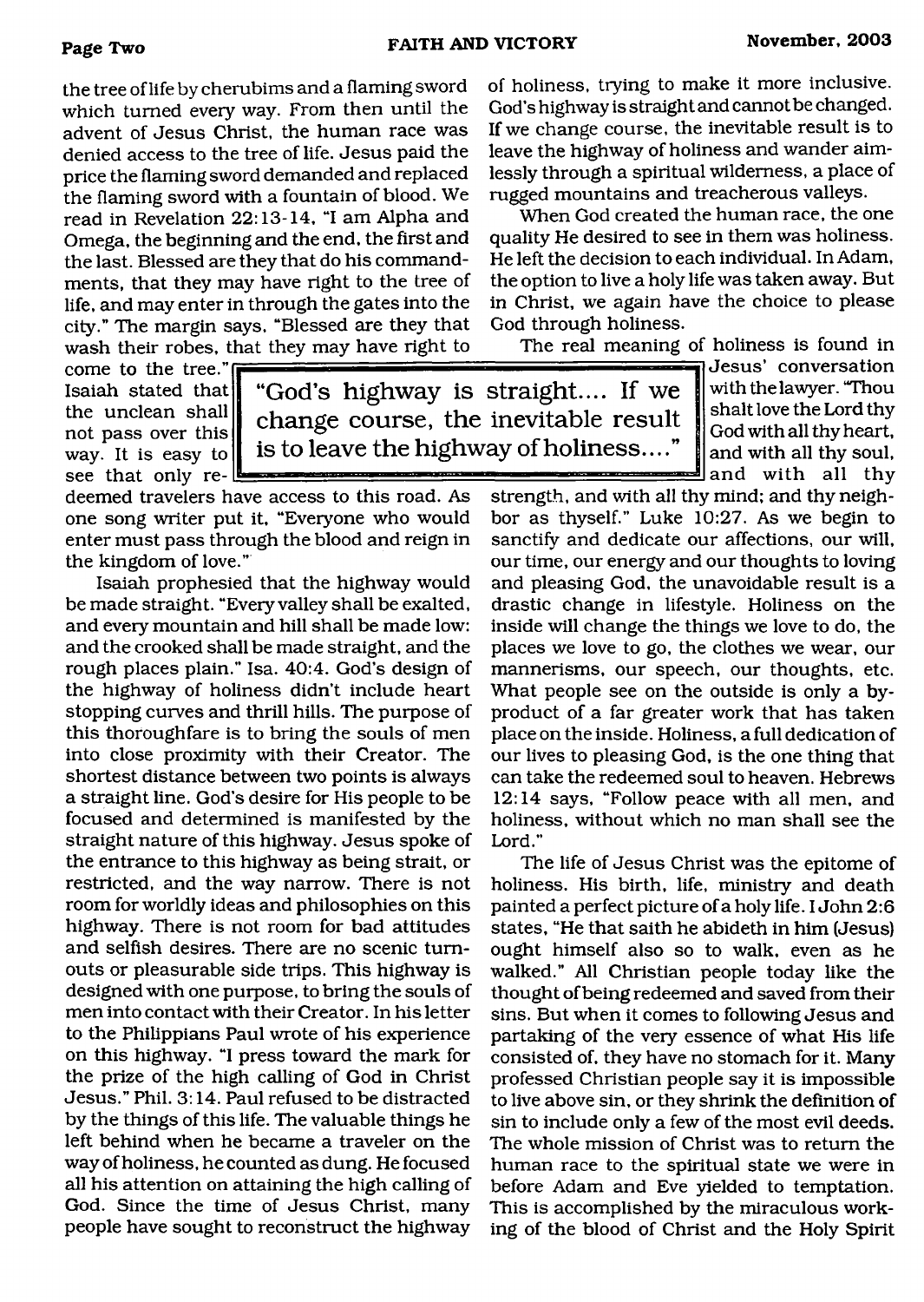**November, 2003 FAITH AND VICTORY Page Three**

coupled with our conscious choice to follow the way of Jesus Christ. Hebrews 10:26-29 says, "For if we sin willfully after that we have received the knowledge of the truth, there remaineth no more sacrifice for sins. But a certain fearful looking for of judgement and fiery indignation, which shall devour the adversaries. He that despised Moses' law died without mercy under two or three witnesses: Of how much sorer punishment, suppose ye, shall he be thought

worthy, who hath trodden under foot the Son of God, and hath counted the blood of the covenant, wherewith he was sanctified, an unholy thing, and hath done despite unto the Spirit of grace?" Anyone who refuses to walk the highway of holiness is refusing the only road that leads to a relationship with God and, ultimately, eternal life. May God help us, the saints of the twenty-first century, to follow this way as have the saints of all ages.

# **"LET US GO BACK TO OUR FATHER'S PRATING GROUND."**

wore TOAK Down

#### **By Sis. Naomi Jennings**

I have a heavy burden on my heart; people today need to go back to their father's praying ground. You can read in Jonah 2:1-2. It says, "Then Jonah prayed unto the LORD his God out of the fish's belly, And said, I cried by reason of mine affliction unto the LORD, and he heard me; out of the belly of hell cried I, *and* thou heardest my voice." Thank God!

In Jonah 3:5-9 it says, "So the people of Nineveh believed God, and proclaimed a fast, and put on sackcloth, from the greatest of them even to the least of them. For word came unto the king of Nineveh, and he arose from his throne, and he laid his robe from him, and covered *him* with sackcloth, and sat in ashes. And he caused *it* to be proclaimed and published through Nineveh by the decree of the king and his nobles, saying. Let neither man nor beast, herd nor flock, taste any thing: let them not feed, nor drink water: But let man and beast be covered with sackcloth, and cry mightily unto God: yea, let them turn every one from his evil way, and from the violence that *is* in their hands. Who can tell if God will turn and repent, and turn away from his fierce anger, that we perish not?" God did repent and He spared that city.

In Matthew 17:21 Jesus said, "Howbeit this kind goeth not out but by prayer and fasting." To fast, according to the dictionary, means to abstain from food. If there ever was a time that people need to cry out to God with fasting, it is now. Our world is in all kinds of trouble. Sin and violence is in every state. War is raging. Souls are being hurled out into eternity. God help us!

When word came unto Nehemiah of the conditions existing in Jerusalem, notice his reaction. "And they said unto me, The remnant that are left of the captivity there in the province *are* in great affliction and reproach: the wall of Jerusalem also *is* broken down, and the gates thereof are burned with fire. And it came to pass, when I heard these words, that I sat down and wept, and mourned ceriaindays, and fasted, and prayed before the God of heaven, And said, I beseech thee, O LORD God of heaven, the great and terrible God, that keepeth covenant and mercy for them that love him and observe his commandments. Let thine ear now be attentive, and thine eyes open, that thou mayest hear the prayer of thy servant,..." Nehemiah 1:3-6.

God heard his prayer and gave him favor and let him rebuild the city. Have the walls been tom down in your life? Question: Are you weeping, mourning, fasting and praying? Or are you asleep and unable to see the wolf at the door?

I spoke about the war that is burdensome to our hearts. It may seem like we are unable to do anything. But, oh yes, we can pray. The attack on 9-11 should have stirred this whole nation. It scared some for awhile. You could see flags all over the states, but soon all was forgotten and people went back to reveling in sin. God forbid that we sleep. God pronounces a woe to them that are at ease in Zion. (Amos 6:1.) It is time to wake up and cry out to God! Where is our vision? Proverb 29:18 says, "Where *there is* no vision, the people perish: but he that keepeth the law, happy is he." Oh yes, there are some

(Continued on Page 12)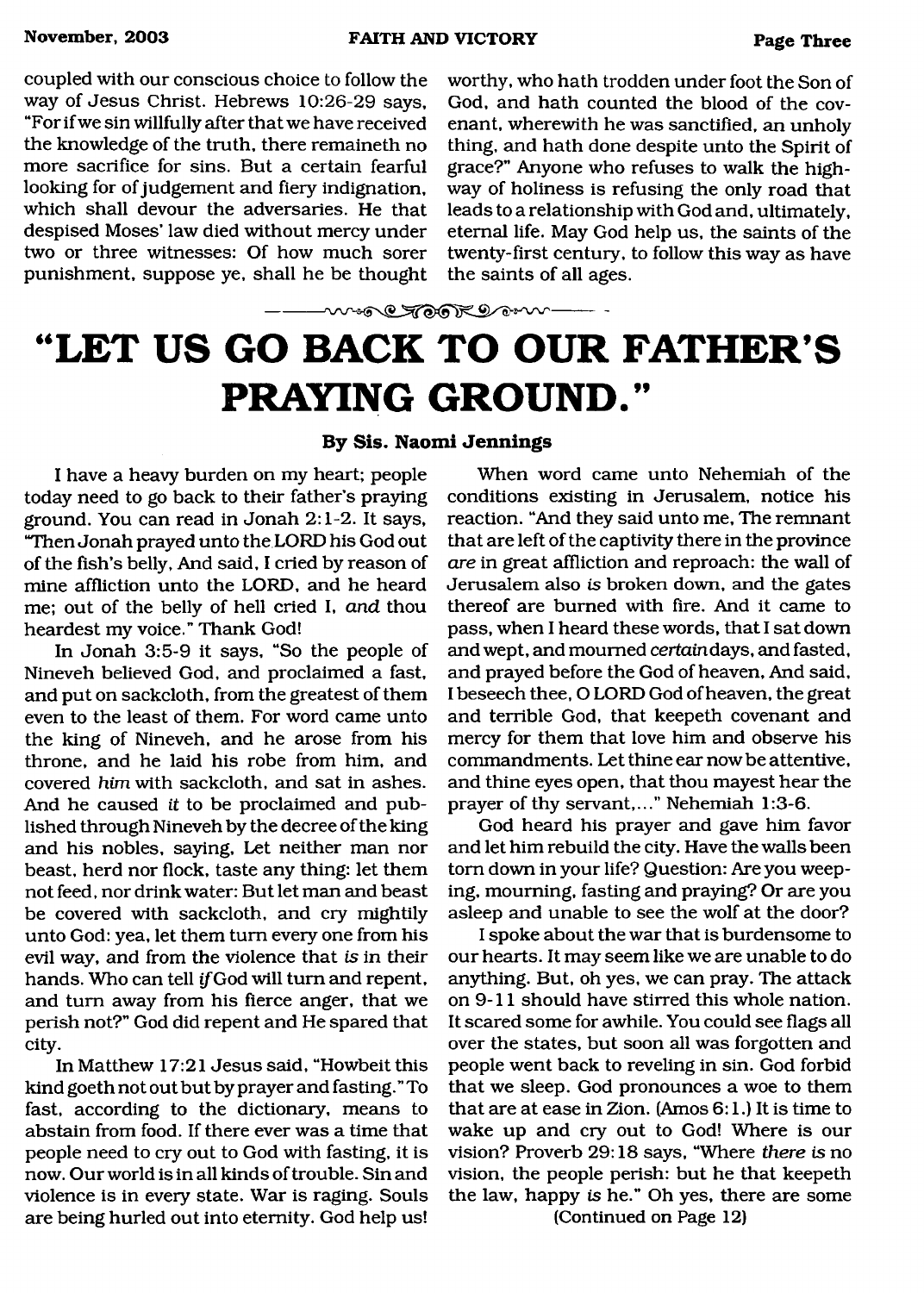# **FAITH AND VICTORY 16 PAGE HOLINESS MONTHLY**

#### -------

This non-sectarian paper is edited and published in the interest of the universal CHURCH OF GOD each month (except August of each year, and we omit an issue that month to attend camp meetings), by Willie Murphey, and other consecrated workers at the FAITH PUBLISHING HOUSE, 4318 S. Division, Guthrie, OK 73044 (USPS184-660).

(Periodical postage paid at Guthrie, OK)

| 1. Publication Tree                                                                                                                                                        |     | Statement of Ownership, Management, and Circulation                                                                                                                                                                                  | 2 Publication Municip                                      | 3. Fana Dete                                                   |
|----------------------------------------------------------------------------------------------------------------------------------------------------------------------------|-----|--------------------------------------------------------------------------------------------------------------------------------------------------------------------------------------------------------------------------------------|------------------------------------------------------------|----------------------------------------------------------------|
|                                                                                                                                                                            |     | <b>FAITH &amp; VICTORY</b>                                                                                                                                                                                                           | $ 1 $ a $ 4 $ - $ 6 $<br>اه اه                             | SEPTEMBER 30, 2003                                             |
| 4. Ideas Frequency                                                                                                                                                         |     |                                                                                                                                                                                                                                      | ᠊<br>÷                                                     | <b><i>Annual Subsequent Price</i></b>                          |
|                                                                                                                                                                            |     | MONTHLY (EXCEPT AUGUST)                                                                                                                                                                                                              | 11                                                         | \$3.00/YEAR                                                    |
|                                                                                                                                                                            |     | 7. Company Malling Address of Known Office of Puercenters (Foot proter) (Street city county, asset, and ZiP+4)                                                                                                                       |                                                            | WILLIE MURPHEY                                                 |
| FAITH PUBLISHING HOUSE, INC.                                                                                                                                               |     |                                                                                                                                                                                                                                      |                                                            | $\frac{1}{14051}$ 202-1479                                     |
| 4318 S DIVISION<br>Computer Localis COUNTY Computer 2014 b Pointe Pictures                                                                                                 |     |                                                                                                                                                                                                                                      |                                                            |                                                                |
|                                                                                                                                                                            |     |                                                                                                                                                                                                                                      |                                                            |                                                                |
|                                                                                                                                                                            |     | SAME AS LINE #7                                                                                                                                                                                                                      |                                                            |                                                                |
| and the                                                                                                                                                                    | --- | 9. Full Marias and Campions Moong Addressed of Publisher, Editor, and Managing Ecasy (Do not move blond)<br>man a<br>- -                                                                                                             |                                                            |                                                                |
|                                                                                                                                                                            |     |                                                                                                                                                                                                                                      |                                                            |                                                                |
|                                                                                                                                                                            |     | SAME AS LINE #7                                                                                                                                                                                                                      |                                                            |                                                                |
|                                                                                                                                                                            |     | Eddor (Risma and annulate mining address)                                                                                                                                                                                            |                                                            |                                                                |
|                                                                                                                                                                            |     | WILLIE MURPHEY<br>FAITH PUBLISHING HOUSE, INC., 4318 S DIVISION, GUTHRIE OK 73044                                                                                                                                                    |                                                            |                                                                |
|                                                                                                                                                                            |     | Mandolina Editor (Hunta and compless masing address)                                                                                                                                                                                 |                                                            |                                                                |
|                                                                                                                                                                            |     | <b>SAME AS ABOVE</b>                                                                                                                                                                                                                 |                                                            |                                                                |
|                                                                                                                                                                            |     |                                                                                                                                                                                                                                      |                                                            |                                                                |
|                                                                                                                                                                            |     | 11. Deset Constitute Man, Eley electron le ceret les competits plus l'in est adjuste d'un ampre mentalelle baned le<br>10. Deset des allestins d'el laphatique enverg al halleg i perien a mor al un autorit à l'act. Il na perdi    |                                                            |                                                                |
| <b>Full Name</b>                                                                                                                                                           |     |                                                                                                                                                                                                                                      | <b>Compate Making Address</b>                              |                                                                |
|                                                                                                                                                                            |     |                                                                                                                                                                                                                                      |                                                            |                                                                |
|                                                                                                                                                                            |     | FAITH PUBLISHING HOUSE. INC.                                                                                                                                                                                                         | <u>4318 S DIVISION. GUTHRIE OK</u>                         | 73044                                                          |
|                                                                                                                                                                            |     |                                                                                                                                                                                                                                      |                                                            |                                                                |
|                                                                                                                                                                            |     |                                                                                                                                                                                                                                      |                                                            |                                                                |
|                                                                                                                                                                            |     |                                                                                                                                                                                                                                      |                                                            |                                                                |
|                                                                                                                                                                            |     |                                                                                                                                                                                                                                      |                                                            |                                                                |
| 11. Kao                                                                                                                                                                    |     |                                                                                                                                                                                                                                      |                                                            |                                                                |
|                                                                                                                                                                            |     | Kooms Bandhabless, Marijagoes, and Other Seaurity Haiders Demond of<br>Hidding 1 Persons or Mark of Tatal Ameurik at Bandis, Merigagoe, ar<br>Diber Seaurises, divides, directs bes                                                  | + C mm                                                     |                                                                |
| <b>Full Koma</b>                                                                                                                                                           |     |                                                                                                                                                                                                                                      | Complete Meding Address                                    |                                                                |
|                                                                                                                                                                            |     |                                                                                                                                                                                                                                      |                                                            |                                                                |
|                                                                                                                                                                            |     |                                                                                                                                                                                                                                      |                                                            |                                                                |
|                                                                                                                                                                            |     | THIS IS A NON-STOCK, NON-PROFIT.                                                                                                                                                                                                     |                                                            | RELIGIOUS AND CHARITABLE CORPOBATION.                          |
|                                                                                                                                                                            |     |                                                                                                                                                                                                                                      |                                                            |                                                                |
|                                                                                                                                                                            |     |                                                                                                                                                                                                                                      |                                                            |                                                                |
|                                                                                                                                                                            |     |                                                                                                                                                                                                                                      |                                                            |                                                                |
|                                                                                                                                                                            |     |                                                                                                                                                                                                                                      |                                                            |                                                                |
|                                                                                                                                                                            |     |                                                                                                                                                                                                                                      |                                                            |                                                                |
|                                                                                                                                                                            |     | 13. Tas Statis (för undgatan by ingegnet oppstanden in den ovan in mal at statistikelig (Chad ans)<br>- St. Pe pugnes, Sundan, and nangeds siska af this organization at the desempt malis til 1699-1600 to ta punk<br>- Cl. Has Cha |                                                            |                                                                |
| PS Fort 3528, October 1919                                                                                                                                                 |     | (See instructors on Reverse)                                                                                                                                                                                                         |                                                            |                                                                |
|                                                                                                                                                                            |     | FAITH A VICTORY                                                                                                                                                                                                                      | 14. Issue Date for Cetaration Data Baltim                  |                                                                |
|                                                                                                                                                                            |     | Extent and Hoture of Circulation                                                                                                                                                                                                     | SEPTEMBER 2003                                             | Ho. Copies of Single James<br>Published Hearcat in Filing Date |
|                                                                                                                                                                            |     |                                                                                                                                                                                                                                      | Angrage No. Copies Each Muse<br>During Preseding 13 Months |                                                                |
|                                                                                                                                                                            |     | a. Total Number of Copies (Mal press nut)                                                                                                                                                                                            | 2763                                                       | 2746                                                           |
|                                                                                                                                                                            |     | (1) PadRamonind Chardio County that Enhancement Estat or<br>Form 3511, Onclude advertiser's proof and aschange copy of                                                                                                               | 2380                                                       | 2361                                                           |
|                                                                                                                                                                            | (2) | Paul In-County Subscriptions Stated on Ferra 3341<br>(Include advertiser's proof and exchange copies)                                                                                                                                | 28                                                         | 24                                                             |
|                                                                                                                                                                            | lm  | Sales Through Dealers and Cerners, Clinat Hendors,<br>Counter Bales, and Other Han-UEPG Paid Detroution                                                                                                                              | $\ddot{\phantom{0}}$                                       | Ď                                                              |
|                                                                                                                                                                            | (4) | Direr Classes Mated Through the USPS                                                                                                                                                                                                 | 30                                                         | 30                                                             |
|                                                                                                                                                                            |     | ۱                                                                                                                                                                                                                                    |                                                            |                                                                |
|                                                                                                                                                                            |     | The Pad searc Requested Crossmon<br>(Sum of the (1) (2),(2),and (4))                                                                                                                                                                 | 2438                                                       | 2417                                                           |
| ä                                                                                                                                                                          |     | [1] Outside County as Stated on Form 3541                                                                                                                                                                                            | o                                                          | Q                                                              |
| ń,                                                                                                                                                                         | lan | In County on Distant on Form 3341                                                                                                                                                                                                    | $\Omega$                                                   | n                                                              |
|                                                                                                                                                                            |     | [23] Direr Cleane Maries Trength the USPS                                                                                                                                                                                            | o                                                          | $\mathbf{a}$                                                   |
|                                                                                                                                                                            |     | Free Deal-budge Dutson the Mast<br>(Chifters or other means)                                                                                                                                                                         | 18                                                         | 18                                                             |
|                                                                                                                                                                            |     | Total Free Dicktouten (Sum of 15d, and 15o )<br>ь                                                                                                                                                                                    |                                                            |                                                                |
|                                                                                                                                                                            |     |                                                                                                                                                                                                                                      | <u>18</u>                                                  | 18                                                             |
|                                                                                                                                                                            |     | Total Desmution (Sum of 13c and 150)<br>,                                                                                                                                                                                            | 2456                                                       | 2435                                                           |
| 13 Publication Tale<br>$\overline{\mathbf{u}}$<br><b>b.</b> Pad andro<br>Requested<br>Considers<br>tan<br>Pengun<br>疆<br>22,<br>τ,<br>τ<br>s.<br>Clemes and Clembused<br>۳ |     |                                                                                                                                                                                                                                      | 307                                                        | 311                                                            |
| Total (Sum of 15g, and h.)                                                                                                                                                 |     | Þ                                                                                                                                                                                                                                    | 2763                                                       | 2746                                                           |
|                                                                                                                                                                            |     |                                                                                                                                                                                                                                      | 1001                                                       | 1003                                                           |
|                                                                                                                                                                            |     | Percare Paul angles Proposition Christman<br>(104 grouped by 18g, smoot 102)<br>16. Publication of Elephonent of Chungrange                                                                                                          |                                                            |                                                                |
| $\overline{\mathbf{u}}$                                                                                                                                                    |     | IX Publication required. Will be product to the<br>NOVEMBER 2003 said the picketen<br>deres, Out<br>and The office<br>- 62<br>                                                                                                       |                                                            | <b>C</b> Published not resumed<br>ъ.                           |
|                                                                                                                                                                            |     |                                                                                                                                                                                                                                      |                                                            |                                                                |

#### **FAITH PUBLISHING HOUSE**

**P. O. Box 518, 4318 S. Division, Guthrie, OK 73044 Office phone numbers: 405-282-1479, 800-767-1479; fax number: 405-282-6318.**

**Internet address: <http://www.faithpublishing.com>**

**Postmaster: Please send address corrections to: Faith Publishing House, P. O. Box 518, Guthrie, OK 73044.**



"And as they were eating, Jesus took bread, and blessed *it,* and brake *it,* and said. Take, eat; this is my body." Matt. 26:26. Jesus gave to His disciples a por-

tion of the bread that He held in His hand that memorable evening. They were told "this is my body."

Some time earlier Jesus miraculously fed a great multitude with five loaves of barley bread and two small fishes that Andrew reported belonged to a lad that was present. After that wonderful miracle there were those who sought Him, not because of the miracles, but because they had eaten of the loaves and were filled. Jesus then told them, "Labour not for the meat which perisheth, but for that meat which endureth unto everlasting life, which the Son of man shall give unto you: for him hath God the Father sealed." John 6:27. Jesus then proceeded to give them a lesson on the "true bread from heaven." In this lesson Jesus identified Himself as being that bread from heaven. He told them, "He that eateth my flesh, and drinketh my blood, dwelleth in me, and I in him." John 6:56. When Jesus began to talk to them about eating His body and drinking His blood, they were offended and even His disciples said it was a "hard saying." And many disciples from that time walked with Him no more. "Then said Jesus unto the twelve, Will ye also go away?" Then from the lips of Simon Peter came those famous words, "Lord, to whom shall we go? thou hast the words of eternal life."

Twelve of Jesus' disciples chose to continue to follow Him. They had left their occupations and the things of the world to follow Jesus. Peter said, "...Lo, we have left all, and have followed thee." Mark 10:28. Jesus had called them and they had chosen Him.

A phrase from song number 288, *Ever Lead Me,* has recently been a source of inspiration. It says, "...Thou art my portion, All is in thee,..." There are several texts of Scripture that speak of the Lord being our portion. In Psalm 119:57 it says, "Thou *art* my portion, O LORD: I have said that I would keep thy words." In Lamentations 3:24 it says, "The LORD *is* my portion, saith my soul; therefore will I hope in him." To choose the Lord for our portion will require giving up the sinful things of this world and following Him with all of our heart. Like Peter,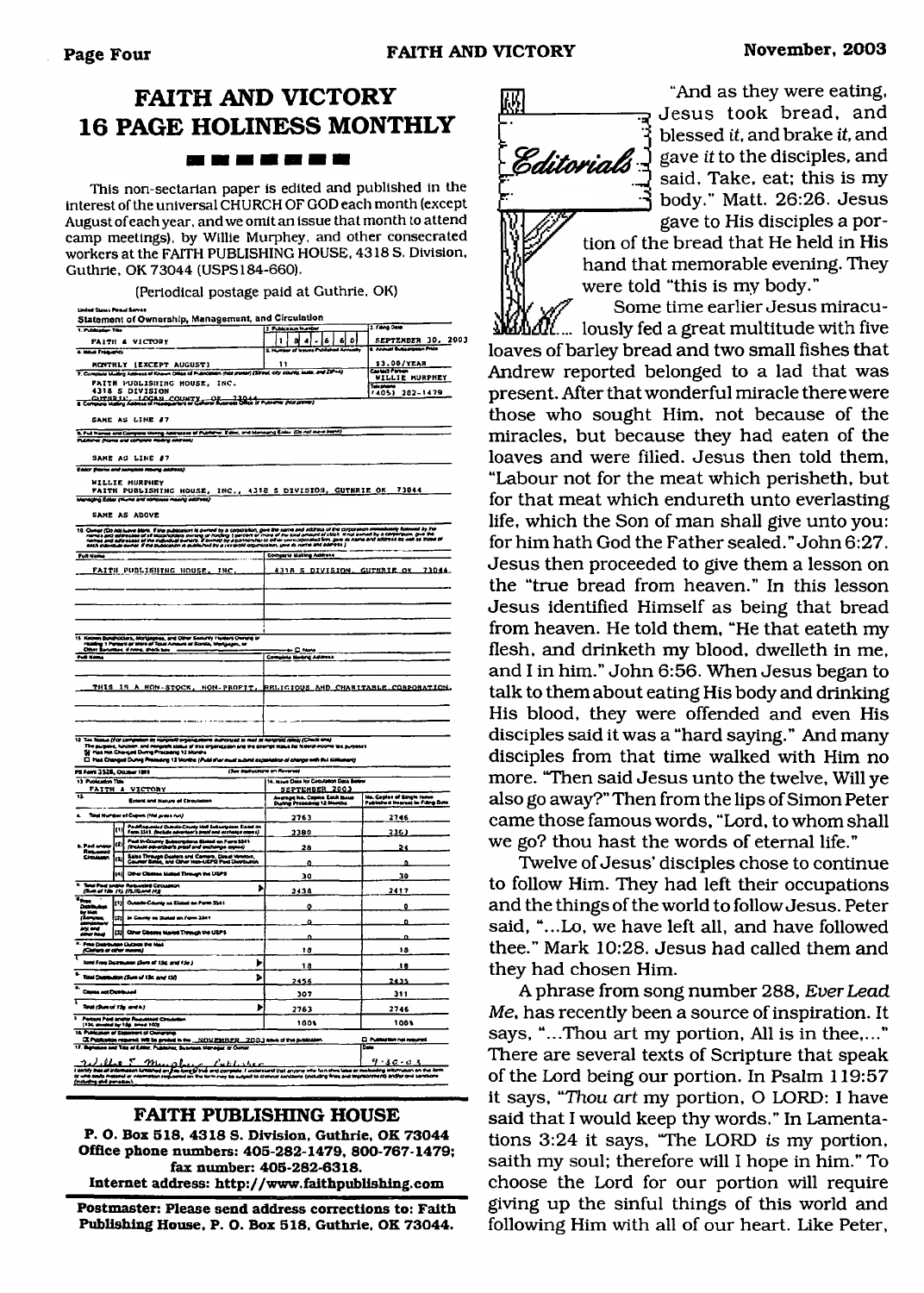we will leave all and follow Him. But when we get a vision of how wonderful and precious this portion is, the things we give up lose their significance and value in comparison to what we gain. We must be strong; it will require clinging to Him with all of our might, but we will find that He is also clinging to us. We will be led through persecution and ridicule but His blessing will be upon us. There is so much to gain from choosing the Lord for our portion.

There is a very special thought expressed in Deuteronomy 32:9. It says, "For the LORD'S portion *is* his people; Jacob *is* the lot of his inheritance." Since we, by faith, are the spiritual seed of Abraham, the Lord has chosen us for His portion. This passage of Scripture goes on to tell about the wonderful way the Lord cared for the children of Israel. You would be blessed in your private devotions to read and meditate on these verses. We should give very serious consideration about what the Lord gains in benefit from choosing us to be His portion. Does He really have a portion in us? It should be a natural response, by those who love the Lord, to reciprocate and respond to the love that God has shown to them. Do we put Him first in our lives, or do we only seek Him when we have a need? Are we willing to give of our time, talents and possessions to further His kingdom, or are we selfishly spending it all for our own pleasure, enjoyment and entertainment? I fear there are those who seek to be wholly sanctified and promise to give their "all" to the Lord, and since their "all" is such a comprehensive gift they, in reality, wind up giving very little or nothing to Him. Their promises are so vacant because they are never filled by their actions, and they miss the blessing that comes from entering into that sacred inner court and, sad to say, God does not, in reality, have a portion in them.

Jesus gave up the splendor and luxury of heaven and came to this wicked world and suffered a torturous death to rescue our soul from destruction. There are those today who are eternally grateful for that sacrifice and have turned from sin and folly and are following the Lord wherever He leads. They have tasted of that true Bread from heaven and are delighted that it has become a part of their life. Perhaps you are one of that joyful number of the redeemed who can say with the Psalmist, "Thou art my portion, O LORD."

The Lord has blessed us to be able to replenish our stock of the book *Helps to Holy Living* by Bro. C. E. Orr. This sixty-four page book has been a blessing to many. It is bound in a heavy paper cover and its price is only \$1.50 plus shipping.

والمناولين المساريسين

Work is underway to prepare the *Evening Light Songs Concordance.* We were not able to meet our goal and begin shipping them in October, but we trust, by the help of the Lord, to do so in November. This 431-page volume will be bound in heavy paper cover and contains an exhaustive word index to the hymns in the *Evening Light Songs* book. Bro. Clifford and Sis. Patsy Smith as well as other saints have rendered a wonderful service for the people of God by compiling and organizing the data for this useful volume. If you would like a copy please let us know. The cost will be \$18.00 plus shipping charges of \$2.70 will apply to copies delivered through the mail.

We are thankful the Lord made a way for us to purchase the Kolbus casemaker that we mentioned in the *Faith and Victory* last month. This machine will make the case or hard back that will go on a book. The production of the case is only one step in the process required to make a hardback book but it is a very important one. On Friday evening, October 3, My wife, Neta, and I left for Miami, FL to pick up this machine. We were driving the Print Shop's GMC, three-quarter ton van pulling a sixteen foot, tandem axle trailer.

On Saturday we were able to attend the wedding of my Uncle Lawrence Pruitt's greatgrandson Dion Doolittle and Janee' Williamson. May the Lord grant them a long and happy life together. We were blessed to be able to worship the Lord with the saints in Loranger, LA on Sunday morning before continuing on our journey that afternoon.

We arrived at our destination Monday afternoon and spent several hours in loading and securing the equipment on our trailer. At about 5:30 or a little after we pulled away from the equipment dealer in Miami and headed home with a trailer and van heavily loaded with the casemaker machine. We spent the night at Ft. Pierce, FL and while there we worked on raising the height of the hitch to prevent the foot of the trailer jack from dragging the pavement so frequently.

On Tuesday afternoon and evening we visited Bro. Richard and Sis. Sarah Monkman in Mt. Dora, FL and enjoyed a short time of sweet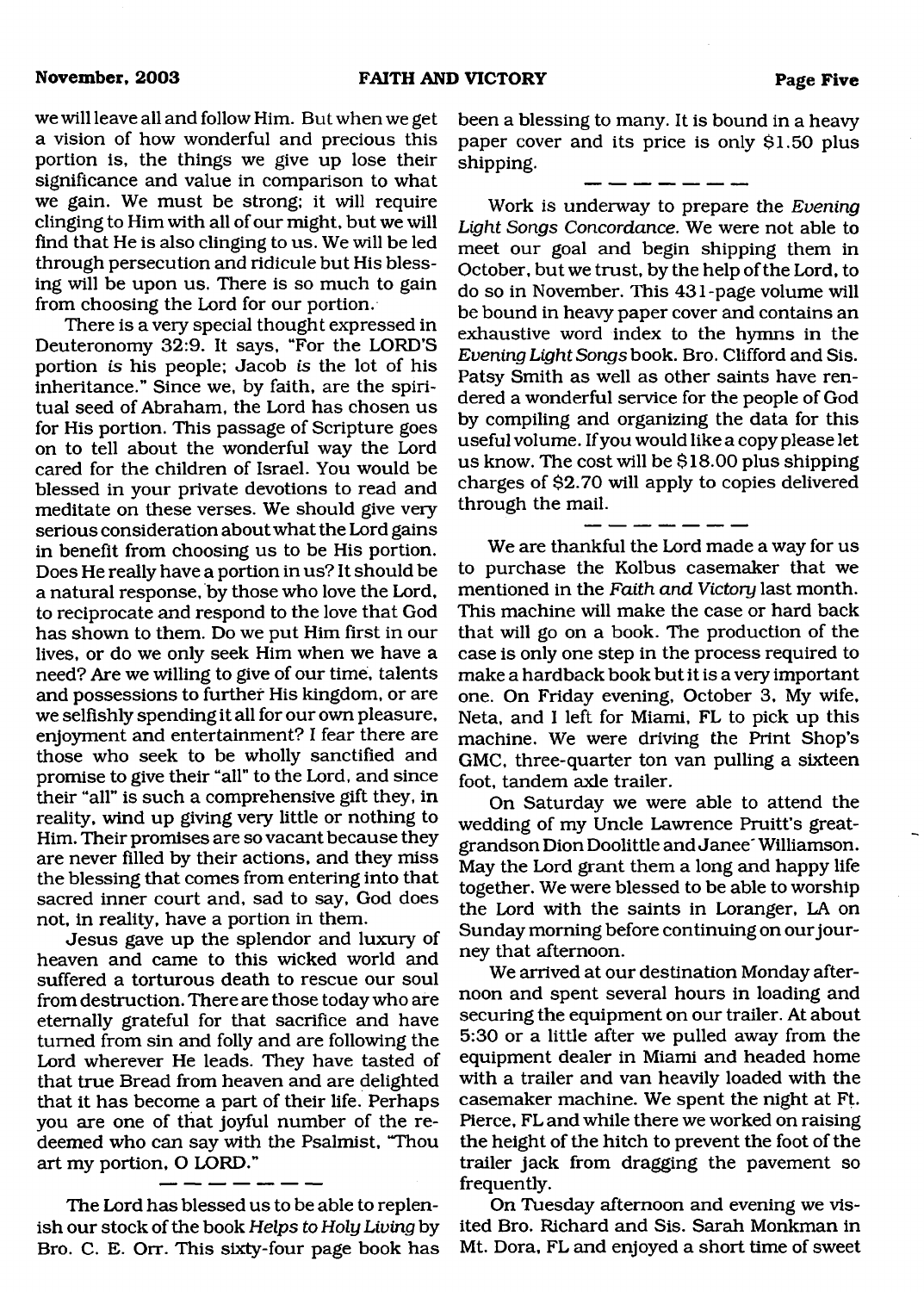fellowship with them. We left their place that evening and continued on our way home. We arrived home on Thursday morning at about 8:30 a.m. We were tired but very happy to be safely home with the machine to be used for the work of the Lord.

We were aware that there were parts missing from the machine when we picked it up, but the equipment dealer we purchased it from assured us that they had more parts to it and that they would get them together for us. We were able to obtain a spare parts listing and instruction manual for the machine from the manufacturer, and we have been able to identify most of the missing parts. A detailed listing has been sent to the equipment dealer we purchased it from, and we are praying that they will be responsive to our need in locating what belongs with the machine.

More recently a man called the Print Shop and identified himself as being with the Old Order Amish. He said he had heard of our desire to obtain bindery equipment and he said that they had a full shop of hard case bindery equipment they were no longer using. It is a line of older Smyth equipment and the electric motors have been replaced with hydraulic motors. I asked what kind of price they were asking and he didn't know offhand. He asked how much we had budgeted for the equipment and I said, "Actually, we don't have anything right now. It just depends on what the Lord will supply and send in for it." We talked for awhile about the equipment and later in the conversation he asked about the name of our company. When I told him, he said, "Oh, we buy books from you." On ending the conversation he said, "We will discuss it and I'm sure we will give you a good price on it."

It will require further investigation to ascertain the suitability and affordability of this equipment, but I believe the Lord is working with the hearts of those that have the equipment we need and those who He would like to use to supply the means for it. We are placing this need in the hands of our heavenly Father, and in His will and order we want to step forward.

I appreciate those who the Lord has burdened to send in articles and personal testimonies for the paper. This continues to be an ongoing need. I realize that it takes time to be in touch with the Lord and to sit down and write an article or testimony that would uplift the soul of your brothers and sisters in the Lord, but there is a special blessing awaiting those who will make that sacrifice of time and effort. Furthermore, it helps to bond the people of God together as you share your blessings with others and they are encouraged in the battle they are facing by your testimony.

We would like to obtain copies of *The Herald*

*of Truth* paper that was published from 1917- 1922 for historical reference purposes. If you have or know where any of these papers could be located we would appreciate hearing from you.

Lord willing, we plan to attend the wedding of our son, Stephen Murphey to Monica Whitson on November 22, in Gardendale, AL. The saints are invited to attend. It is our prayer that the Lord will direct their lives to His glory.

> —Willie E. Murphey wemurphey@yahoo. com



FL—Pray for Bro. Robert Hetland. He has skin cancer, and please continue to remember my husband. Thank you, —Sis. Sarah Monkman

KS—I need prayer for the dear Lord's help and guidance. —Sis. Naomi Dickerson Hiebert

CA—Please request prayer for Mike and Ellen. They have financial needs. Pray for healing for Davis, Mitch and Wanda's mother and also Maya who is 19 years old and was in an auto accident. May God bless you always,

—Bro. Don Viser

OK—I still desire an interest in your prayers. I have been very much afflicted in my body.

—Bro. T. V. McMillian

# **Standing Prayer Requests**

Sis. Mamie Butcher Bro. Hubert Corteway Sis. Waneta Creel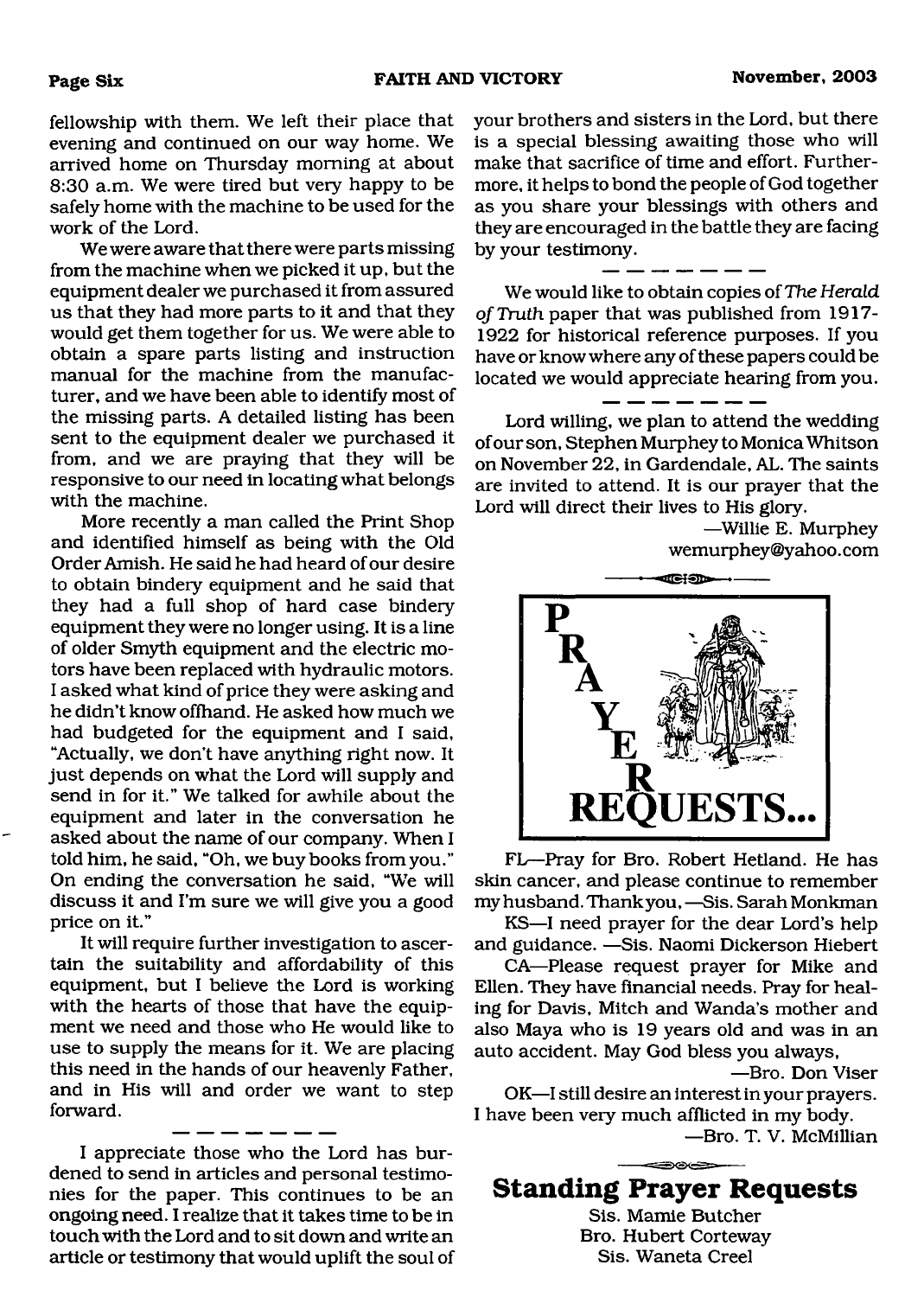Sis. Elaine Dunn Sis. Evelyn Fredrickson Bro. Troy Gentry Bro. Jeff Gutwein Bro. Robert Hetland Bro. Lee Hilton Bro. Doyle LaCroix The Lounds Sisters Sis. Ruth McMakin Bro. Manuel & Sis. Marie Mitchell Sis. Melba Powell Sis. Anna Severs Sis. Catherine Shaffer The Mitch Taylor family

 $- - -$ 

### **M EETING DATES**

**Sapulpa, OK (Fall Revival)**—Nov. 2-8 **Loranger, LA. (Assembly)**—Nov. 26-30 **Miami, FL (Fall Meeting)**—cancelled **Oklahoma State (Guthrie)**—Dec. 26-Jan. 4

# ---- -------------------

## **M EETING NOTICES**

#### **SAPULPA, OK, FALL REVIVAL**

The Church of God congregation in Sapulpa, OK extends a warm WELCOME to everyone for our Fall Revival, November 2-8, Sunday morning through Saturday. Evening services will begin at 7:00 p.m. Bro. Michael Smith has a burden for the meeting.

### **LORANGER, LA, ASSEMBLY MEETING**

The Loranger, LA Assembly Meeting is scheduled to begin Wednesday night, November 26, 2003, at 7:30 p.m. Services will be 10:30 a.m. and 7:30 p.m. daily through Sunday, November 30, 2003. All are welcome. Please come praying for a visit from the Lord.

There is a dormitory for the sisters and one for the brothers. Please bring sheets and linens if possible. Power and water hookups are provided for those with campers. Meals will be served and expenses will be met by freewill offerings. From Loranger, go two miles south and about three and one-half miles east on Hwy. 40. For those traveling 1-55, the grounds are about ten miles east of the Tickfaw exit (take Hwy. 442 east which runs into Hwy. 40.)

For more information, contact Bro. Carlos Doolittle, 20231 Hwy 40, Loranger, LA 70446. Phone (985) 878-8122. The chapel phone is (985) 878-2788.

#### **MIAMI, FL FALL MEETING CANCELLATION**

The Miami, FL fall meeting has been cancelled. For further information please contact the pastor, Bro Robert McIntyre at (305) 233- 2166.

#### **MINISTERS' MEETING NOTICE**

Plans are being made for a national ministers' meeting to be held in Guthrie, OK March 5- 7, 2004. This meeting will be for the purpose of prayer, teaching and edification.

Bro. Keith Fuller has agreed to coordinate the preparations for the meeting. Any suggestions or questions may be directed to Bro. Fuller at telephone number 330-864-1128 or his mailing address at 244 Storer Ave., Akron, OH 44302.

The expenses for this meeting will be met on a freewill basis. Financial support can be directed to Sis. Brenda Wilkins, the OK State Treasurer. Her address is: 1023E. Prairie Grove, Guthrie, OK 73044.

Further announcements will be made in the *Faith and Victory.*

In Christ, —Bro. Stanley Dickson 405-260-8822

#### **W ICHITA MEETING REPORT**

The Lord blessed us with a refreshing, exciting and very precious meeting. We thank Him for every blessing. The singing was really good and anointed and really blessed our souls. The Word was so anointed and helpful for all who heard it. We had messages on repentance, hungering and thirsting for God, how to be spiritually minded, preparing the way of the people, being bom again, the cross and how we can indirectly worship the devil and not even know it. The Word was enlightening, informative, instructive and just good all around. Different ones sought for help, deeper depths, etc. at the altar of prayer and a young man got saved. We truly thank God for His faithfulness to us.

—Sis. Shirley Knight

#### **THE MACEDONIAN CALL**

There stood a man of Macedonia and prayed, saying, "come over into Macedonia and help us." The congregation here at Shawnee would like to have more help. They would welcome any of God's ministers who are established in the Church of God doctrines and led by the Holy Ghost to apply. It might be that if you could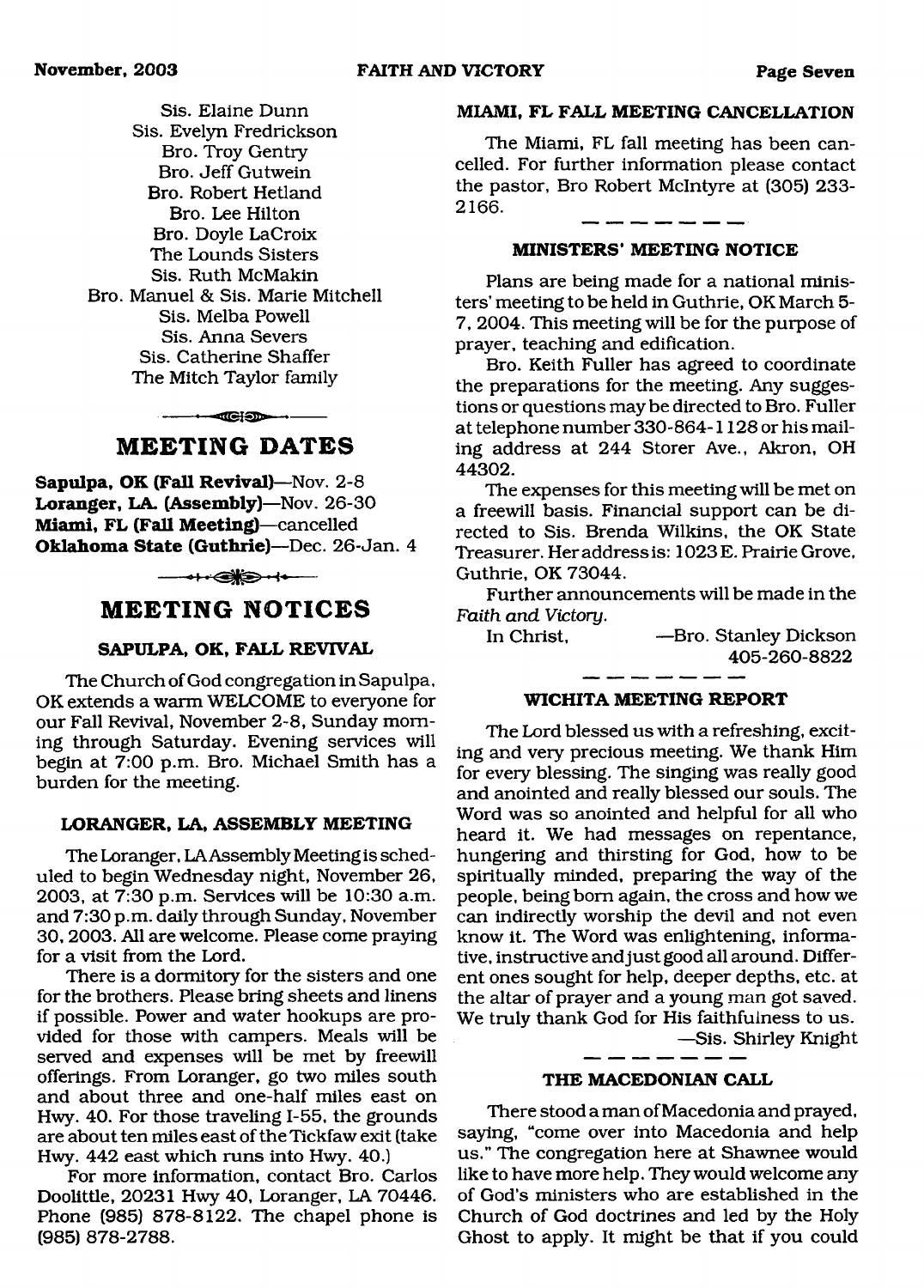come and labor with the congregation and became acquainted, the Lord might give you the burden to be pastor.

At the present time, Bro. Bill McMakin is in the leadership position, but doesn't claim to be a pastor and neither do 1.1 have done my best to be a fill-in since Bro. Michael Smith resigned over two years ago. I don't feel that I can effectually fill the place of a pastor. I am getting up in years and my health is not very good. So I do not physically feel able to fill the need here.

We have enjoyed ministering to the congregation here in our limited way, and they have been very good to us, and we love them very much.

If any of God's true ministers feel that God would have you to respond to this need you may contact Bro. Bill McMakin. His phone number is: (405) 275-2575.

We want the Lord to lead by His Spirit. Yours in Christ, —Bro. T. V. McMillian



OK—Dear Bro. Willie: Greetings this afternoon. The Lord was good to me. I had a big problem yesterday. I would have gladly paid a young man to help me get an animal back in its pen. But, this young man was not at home and the Lord worked it out. Step by step He told me what to do. — Sis. Johnnye Lee Johnson

CA—Bro. Willie: Christian greetings! We praise the Lord for salvation and all its benefits. He has been very good to us this year, 2003, and answered prayers, keeping us encouraged.

- -- -- -- -- -

In the early part of the summer my daughter, Sharon, had a cold which seemed ordinary, but after a few days it grew worse with a terrible cough and then a severe headache, something she had never had, which persisted for several days. We prayed earnestly. One morning we awoke with the verse of song, "Press on mid strong temptation, tell satan he must flee." This encouraged us to keep praying. Another time we

both had a special agreement of prayer and the Lord plainly spoke, "Resist the devil."

One day, as we came before the Lord, it seemed the affliction would just not let go. In tears we cried unto Him. We picked up a slip of paper, turned it over and there was the poem, "Hold fast," the Lord had given me. "Hold fast a little longer, do not weep in deep despair, there's a Father up in heaven listening for your prayer. " What an encouragement! The victory came and the Lord completely healed her, for which we praise Him.

Many times the Lord has answered prayer, to others some things may seem insignificant, but we have learned to take everything to God in prayer. Pray for us,  $-$ Sis. Olive Davenport

OK—Dear readers of the *Faith and Victory:* Greetings in Jesus! While reading some of the September issue, I rejoiced for those who have been blessed, especially the ones overseas, and felt a great need to pray for the numerous requests. It would be nice while visiting with others to go over the requests and have a season of prayer. We are instructed to bear one another's burdens. I do appreciate the *Faith and Victory* paper which is a means to convey our needs to the Church.

Recently I had an experience I want to relate. I thought, what is wrong? It seems everyone around me is ailing with something and I feel so good most of the time. I guess I almost wished for something! It wasn't long until a strange pain hit me and my left shoulder hurt so I couldn't sleep. After praying, asking God to help, I soon slept on that shoulder until morning.

The next day I noticed a bump, then later several red spots that caused a pricking sensation. Some thought, as I did, that it was shingles. In accordance with the Word, I was anointed and the Lord shortened the affliction. For this I am very grateful

Since God is so good to me I want to be more in earnest in praying for others and especially that the Gospel will reach and touch every soul. May He bless those, including the young people, who have recently given their life to God.

In Christian love to all, —Sis. Evodna Marler

AR—Sometimes we can take for granted the access we have to the truth through the literature we have received from one little print shop. The Lord is so good and faithful to His children. —Sis. Charissa Bennings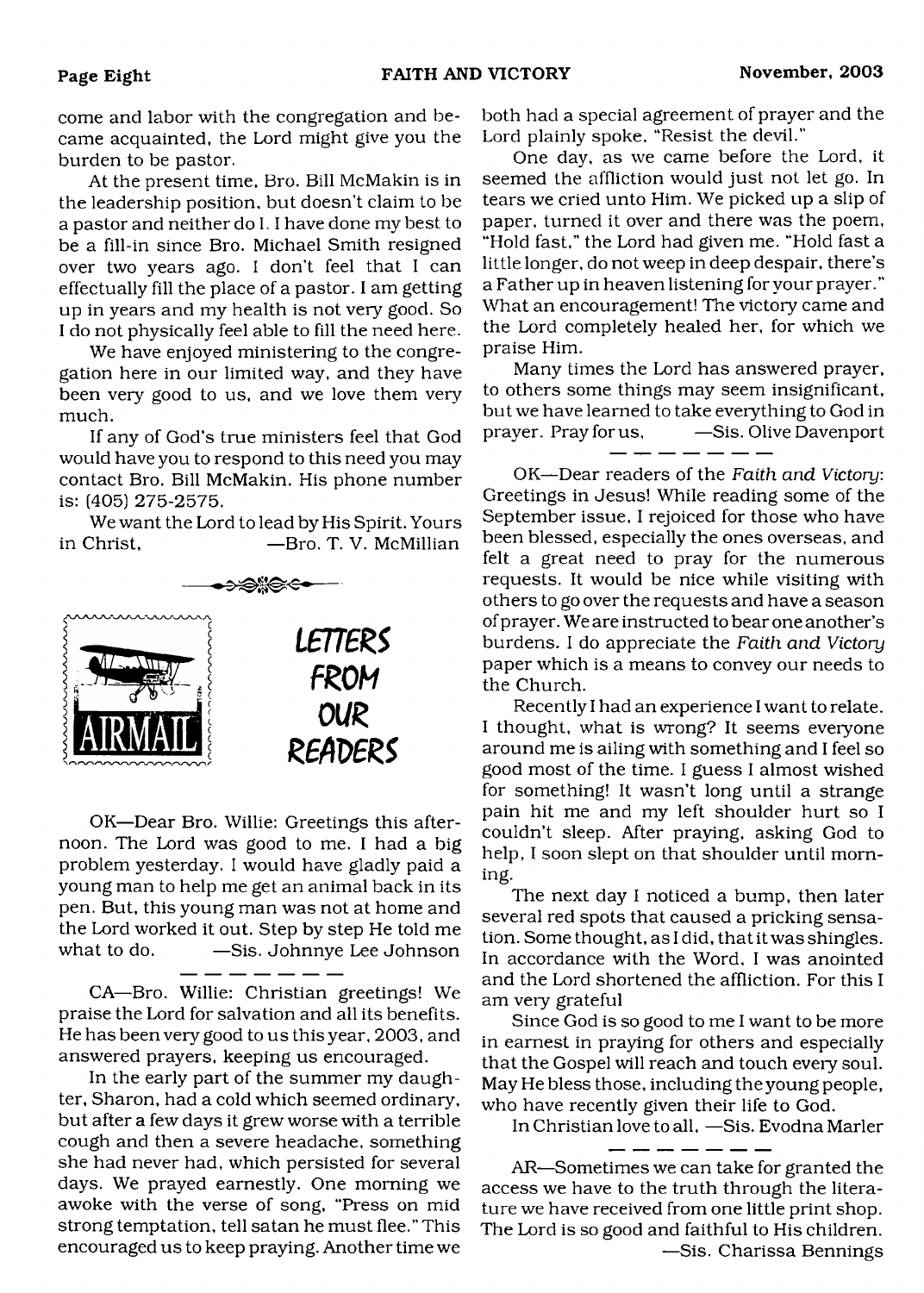TX—Dear ones: I want to tell of God's mercy and goodness to me in this past year. On February  $4<sup>th</sup>$  I lost my house in a fire. Right away God spoke words of comfort to me and filled me with such a sweet peace within that even my children were amazed at how calm I was concerning my loss. He told me, "Everything is going to be all right." Those words have been brought back to memory time and time again to bring courage and strength to me in times of need.

Then, on February 22, I almost lost my son Charles with chemical bums to his throat, face and arms. The Gellenbeck family and Sis. Mary Lawson were here with me and brought such a comfort and loving support to me. Oh, how I thank the Lord for His mercy and goodness to me!

Four months later I collapsed while on the job and the lady called an ambulance to the scene. I was very dizzy, had a severe headache, high blood pressure, high sugar, etc. Once again, Sis. Mary Lawson was visiting and brought such comfort to me and prayerfully supported me through another battle. All of the saints were praying too and I appreciate each prayer that was prayed for me! I felt like I had a mild stroke because my whole left side was staying numb and I was unable to walk on my own. I found out I am a diabetic. I was so near death and I thank God for His mercy and goodness to spare me a while longer.

Well then, I was not only without a home of my own but I lost my job. Through these dark times it seemed that every door was shut when trying to find a house or job. In His faithfulness the Lord always reminded me of many things to be thankful for, and I am so glad I did not give up hope. Thank God for His mercy and goodness and numerous ways to bring comfort to our souls.

On October 1<sup>st</sup> we were blessed of the Lord to move into our own house to rent. It is so good to have my own place of prayer. Of course the parks and other places have their places of peace and solitude, but that is not always true. There is no place like home!

I had the opportunity to be at the Monark meeting and I went up for healing. The Lord has blessed and is blessing me daily. Thank the Lord! Lovingly yours in Christ, —Sis. Jan Wood

#### **From India...**

Oct. 11, 2003—Dear Bro. Willie Murphey and dear saints abroad: Greetings to all of you dear ones again in the most Holy name of Jesus Christ. We thank God for the *Faith and Victory* paper and enjoy the good articles in it. Also we thank God for His ministry all over the world. May God bless the revival meetings this year.

By the grace of God all of our congregations are doing fine. Our Gospel team will conduct a one-day meeting at Kalayapuram on the 21st of October. In Meghalaya State a few saints have started an Evening Light Church of God congregation. Bro. Phanwanjah is pastor at that congregation, and they assemble in a rented building now. Please pray for the growth of this church. Our prayers are for you.

Yours in Him, —Bro. John Varghese

\_\_\_\_\_\_\_\_\_\_\_

## **From Nigeria...**

Oct. 24, 2003—Dear Bro. W. E. Murphey: Greetings to you and the entire Print Shop family. I am pleased to say that the power of God has kept us safely since this year began, and that likewise, we've been ushered into the last quarter of the year. I believe that the same thing is rightly applicable to all of you. I thank God for His matchless and ever-present power over all of us.

Preparations are in top gear towards another national camp meeting that is scheduled to be held at Port Harcourt, Dec. 17-21. Please pray that real justification and sanctification be experienced during the camp meeting and that God's healing virtue will be greatly available to heal the sick.

We pray for you often. Remain encouraged always, and keep praying for the progress of the Lord's work here in Nigeria.

Yours for Christ. — Bro. O. B. Alalibo - -- -- -- -- --

#### **From the Philippines...**

Oct. 29, 2003—Dear Bro. Willie: Greetings of hope and peace in Jesus' name! Thank you too for praying for my mother. I'm sad to say she died this morning at 4:00 a.m. I'm here at home to arrange and fix some things that we needed. Jon and I will be leaving Manila early tomorrow morning.

I don't know if Bro. Matias will be able to come because Oct. 31 to Nov. 2 is the camp meeting. The meeting was originally scheduled for Sept. 19-21 but was postponed for security reasons. I phoned Bro. Pat Tangunan to officiate my mother's funeral on Nov. 1, and he said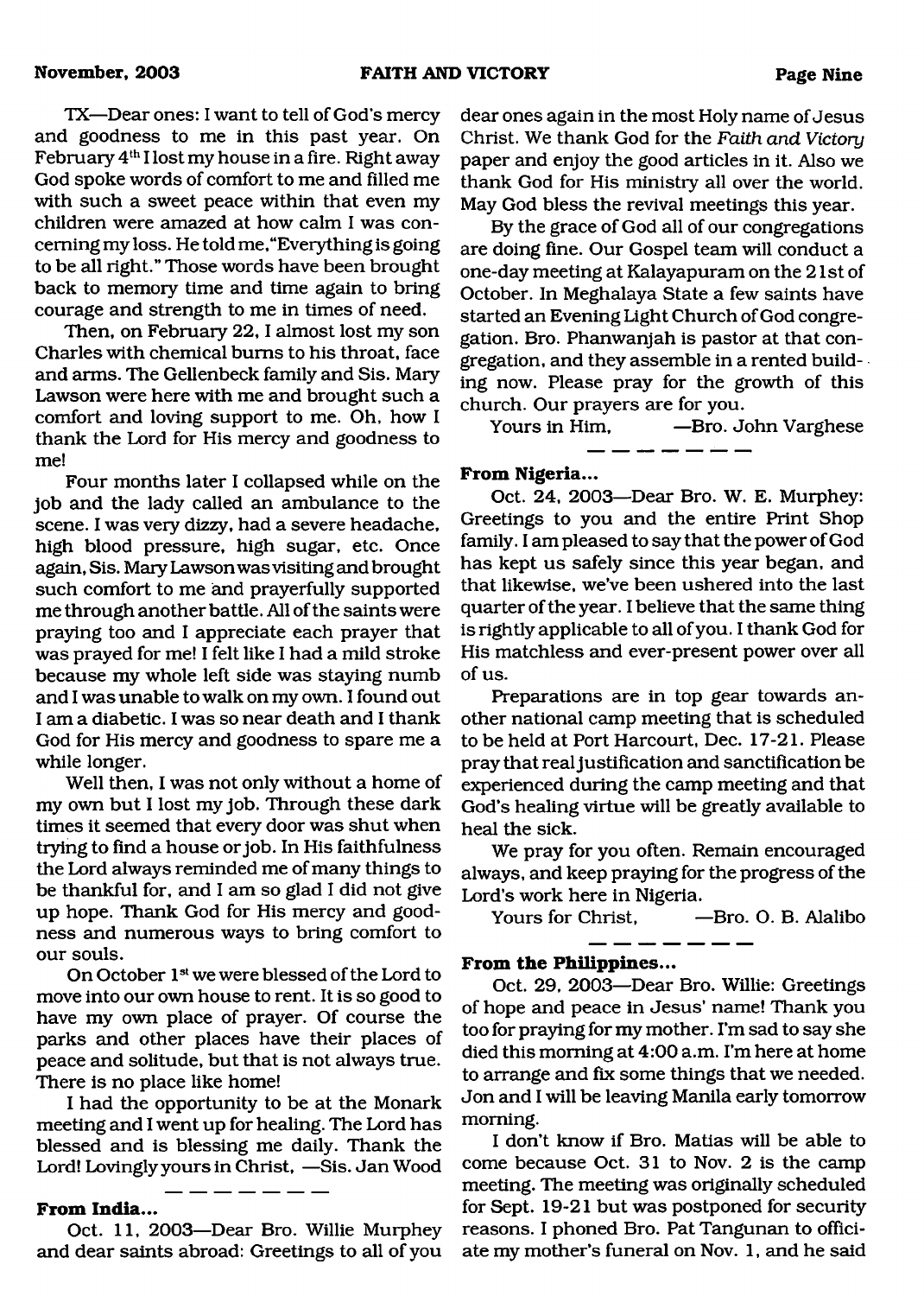he would inform Bro. Mafias about it. Bro. Mafias and I have different mothers but we have the same father.

The pain in my heart is so hard to bear. Please pray for my family and me that everything will go smoothly. Arlene and Arnel will come on Friday.

Bye, thank you for your prayers, especially<br>loving us. Your sister. —Nellie Tibavan for loving us. Your sister,



**Jonathan Ray Busbee** was born November 10, 1962 in Anthony, Kansas to Leslie and Sylvia Busbee. He passed from this earthly life October 5, 2003.

In June of 1963 his parents moved with him and his older brother, Joseph, to Springfield, MO. During the eight years residing there, his older brother, Joseph, was taken in death. Two sisters, Jeanne and Angela, and another brother, Philip, were added to the family. Also, in Springfield he started to school at Fairbanks School. In July of 1971 the family moved to Bartlett, KS, for a year and a half of farm and country life. Then in December of 1972 the family moved to Guthrie, OK. He graduated from Guthrie High School in 1981.

In 1982, while living with his family in Guthrie, OK, he yielded to the call of the Lord Jesus to give his heart and life to Him. At the Monark Springs Camp Meeting of that year he was saved and born into the Church of God. Although he had many battles and temptations he kept that desire to live for God and the Lord helped him so wonderfully. He struggled with great and sore afflictions in body, but he purposed to trust fully in God all the way.

In January of 1986, Jon, as he was called, moved back to his boyhood home town of Springfield, MO. He became an electrician and worked for several years for Sechler Electric of Springfield until he terminated his work on account of ill health.

On February 5, 1994 he was united in marriage to Dee Ann Newton, and to this union were born two children: Dena Jeanette and Nolan Ray. He loved the service of God and was faithful to attend services of the Church in the local congregation and in camp meetings and other services of the work of the Lord. He loved to sing and joined in with the congregation in worship of song and praise.

In the final weeks and months of his earthly sojourn the Lord blessed him much with encouraging dreams and spiritual inspirations. He testified of the Lord's blessings to him in the services he attended. During the early morning hours of October 5, 2003, the Lord took Jon from this life to Paradise above at the age of 40 years, 10 months and 25 days. "Let me die the death of the righteous, and let my last end be like his." Numbers 23:10.

He is survived by his faithful wife, Dee Ann, one daughter, Dena Jeanette age 7 and one son, Nolan Ray age 2, of the home; his parents, Leslie and Sylvia Busbee of Enid, OK; two sisters, Jeanne Marie Eck and husband, Herschel, of Bartlett, KS and Angela Grace Gellenbeck and husband, Danny, of Stanford, KY; one brother, Philip Glenn Busbee and wife, Rebecca, of Enid, OK; his step-grandfather, Hyrum Ray, of Guthrie, OK; his father-in-law, James Newton; two brothers-in-law, Michael and Wayne Newton; his wife's maternal grandmother, Verba Holdt, all of Springfield, MO; a special lifelong friend, Dena Porter and grandson, Michael; besides a host of other relatives, saints and friends.

He was preceded in death by one brother, Joseph Erie; his maternal grandparents, Erie and Vera Forbes; his paternal grandparents, Ray and Thelma Busbee; his mother-in-law, Jennetta Newton and special adopted grandparents, Uncle Bud and Nanaw Myrtle Porter.

Funeral services were conducted Wednesday morning, October 8, 2003, at Greenlawn North Funeral Home with burial in Eastlawn Cemetery in Springfield, MO, Bro. James Bell, Sis. Dena Porter and Bro. Leslie Busbee officiated.

#### **Special Note of Thanks**

The family of Bro. Jon Busbee desires to express our appreciation and thanks to all of our friends and brethren in the Lord for all the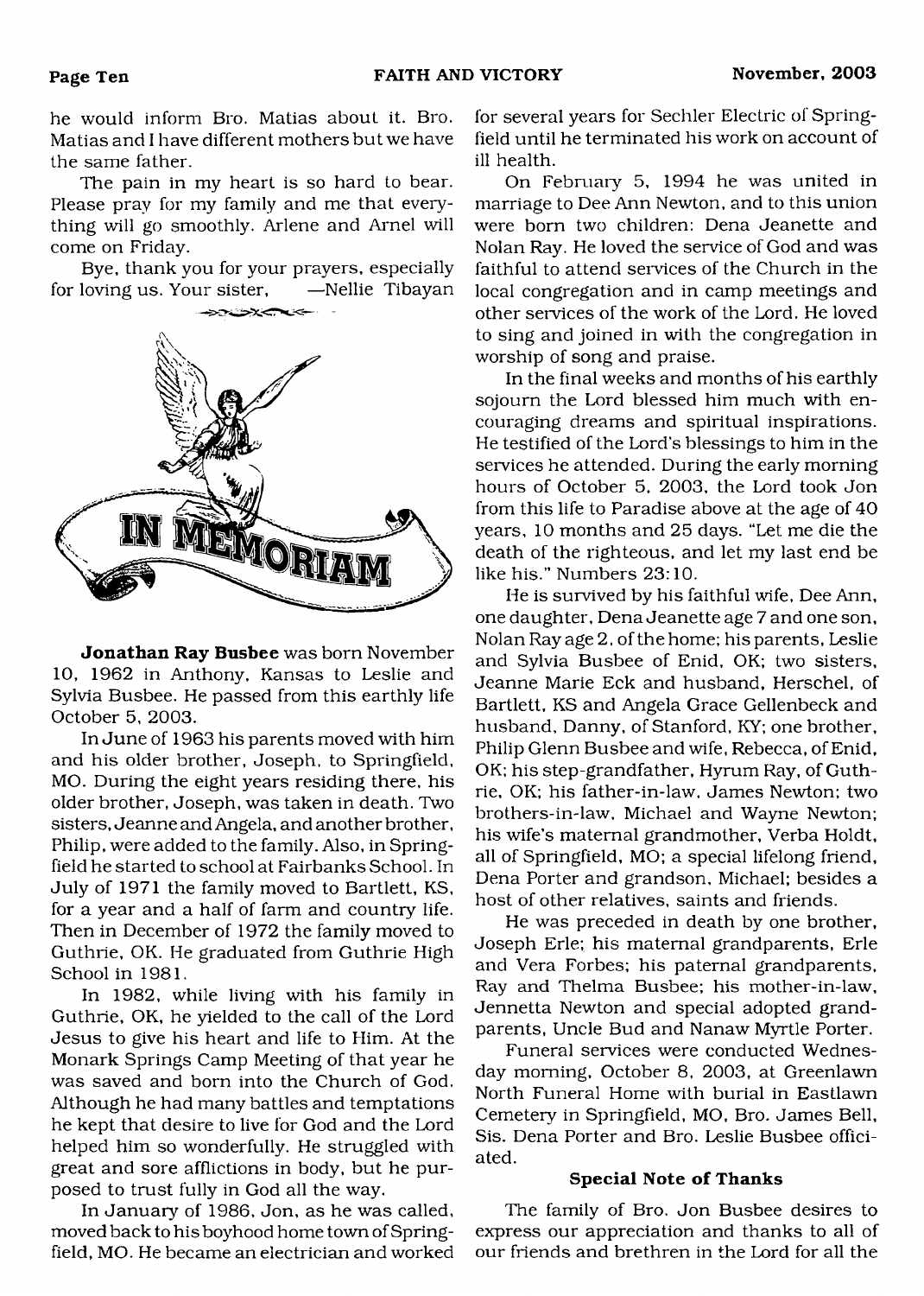comfort and support you have showed to us in this time of need. Your gifts and offerings of love, your cards and expressions of sympathy and all of your kind words and deeds to help lift our spirits has been so greatly appreciated. May the Lord bless and richly reward all of you. Lovingly yours in Him,

—Sis. Dee Ann Busbee, Bro. Leslie and Sis. Sylvia Busbee and family

#### ------------

# **Comfort and Assurance from John 14.**

### By Sis. Anita Adams

The Lord really opened up to me some familiar scriptures in John the 14th chapter. I started reading in the 13th chapter about Jesus telling His disciples that one of them would betray Him and He gave the sop to Judas. In my mind, I doubt that the rest had any idea how soon Jesus would be betrayed, but Jesus knew, and what did He start out the 14th chapter with?—"Let not you heart be troubled: ye believe in God, believe also in me." The Sunday night before I read this, thoughts had been expressed about Samson walking down the road and meeting a lion. The Spirit of the Lord came upon him and he killed the lion. Later he was able to eat honey out of the carcass of that lion. It was mentioned that we many times meet lions in our path. Through no fault of our own, a major trouble looms before us, but by the help of the spirit of God we can overcome the lion and afterward, like Samson, reap a special blessing as recorded in Judges 14:14,"...Out of the eater came forth meat, and out of the strong came forth sweetness...." Jesus saw the "lion" ahead of these disciples and He said, "Let not your heart be troubled:..." He speaks those same words to us today. He sees the trouble that lies ahead and brings assurance to us with these words "...greater is he that is in you, than he that is in the world." "Let not your heart be troubled:..."

In John 14:8-9, "Philip saith unto him, Lord, show us the Father, and it sufficeth us. Jesus saith unto him. Have I been so long time with you, and yet hast thou not known me, Philip? he that hath seen me hath seen the Father, and how sayest thou then, Show us the Father?" Christ was the perfect ambassador for the Father. He always did those things that pleased the Father, and His will was to do the will of the Father that sent Him. As the world looks upon us, can they say they know the Father because they have known us? What a challenge! I want to be a perfect ambassador for Christ so that they will know God by my actions, my words, my attitudes and my dealings with them.

The Lord really blessed me with the 18th verse. "I will not leave you comfortless: I will come to you." The margin of my Bible says that the word *comfortless* meant orphans. What a blessed thought! We are not orphans wandering through this world!

An orphan is a child whose parents have died. Yes, Jesus died and was buried, but on the third day He arose and is ever sitting at the right hand of the Father.

"God is not dead, Oh, glory to His name! Forever more, He is the same.

His mercies great and countless blessing prove

It is in Him, we live and move."



# **"Each commandment thou hast given is a waymark on the road..."**

By Sis. Cynthia Meek

After we sang this song, number 121 in the *Evening Light Songs* book, a brother told of their recent experience while traveling in heavy rain. He and his wife had to watch closely for the road signs so they could be sure they stayed on the right road. He likened the importance of following the signs to our need to carefully follow the instructions in the Word that we may be assured of arriving at our desired destination— Heaven.

"Isn't there a scripture that says 'Remove not the ancient landmarks?'" a young mother asked. She explained that her daughter always identified their seat by a green tin of mints that was usually at the other end. However, it was not there this time. "Someone had taken away the landmark," she said. "She was able to find our place but it wasn't as easy." That's how it is with those coming behind us: it's not impossible for them to find the way, but it will be so much harder if we remove the ancient landmarks."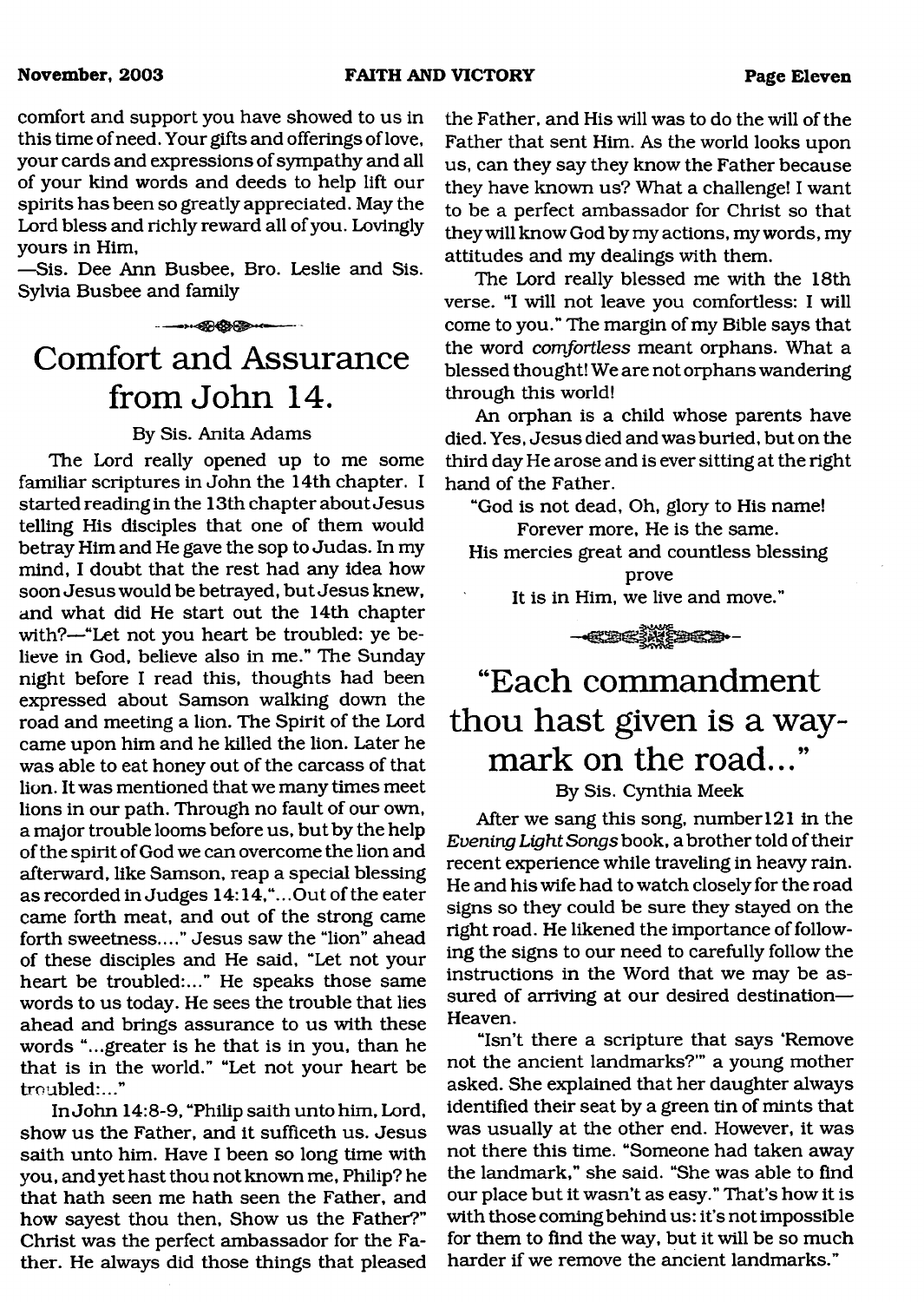# **'LET US GO BACK TO OUR FATHER'S PRAYING GROUND."**

#### (Continued from page 3.)

who are keeping God's Word and walking in the light and are happy. But our heart is heavy because too many have lost the vision of the true Church of God and are no longer following the light of God's Word. As a result their lives are lonely and miserable. Sin has tarnished the bright hope they once possessed and now they are wandering in darkness.

God's Word sets the standard of right and wrong, not man, although there are some that do try to set a different standard and God is not pleased. II Chronicles 20:20 says, "...Hear me, O Judah, and ye inhabitants of Jerusalem; Believe in the LORD your God, so shall ye be established; believe his prophets, so shall ye prosper." The true ministers of God are praying and preaching what God gives them. Yet many are not taking heed,, they are taking their own way.

James 5:13-16 says, "Is any among you afflicted? let him pray. Is any merry? let him sing psalms. Is any sick among you? let him call for the elders of the church; and let them pray over him, anointing him with oil in the name of the Lord: And the prayer of faith shall save the sick, and the Lord shall raise him up; and if he have committed sins, they shall be forgiven him. Confess *your* faults one to another, and pray one for another, that ye may be healed. The effectual fervent prayer of a righteous man availeth much."

God wants us to love and trust Him. Let us trust God, soul and body. If you can't trust Him, just ask Him and He will teach you. He is the best doctor I've met. Thank God! He has been my healer for 50 years. He has healed me of many things. We sing, "Oh, yes we'll trust Him while we live, we'll trust Him when we die." There is a special blessing in trusting our Lord. We do have an adversary. While we are suffering he is right there saying, "Yes, you are going to die."

I had a real sickness one night. It felt like my heart was really going to stop. It would flip, then seem to stop. My nerves were so bad I couldn't sleep. Satan whispered, "You are surely going to die tonight." I laid back and told him, "If I do I'll wake up in heaven. " Thank God! He woke me up the next morning feeling fine. Praise God!

In Colossians 3:1-3 it says, "If ye then be risen with Christ, seek those things which are above, where Christ sitteth on the right hand of God. Set your affection on things above, not on things on the earth. For ye are dead, and your life is hid with Christ in God." When we are dead to a life of sin, we will walk "with all lowliness and meekness, with longsuffering, forbearing one another in love." Ephesians 4:2.

I John 2:15-16 says, "Love not the world, neither the things *that are* in the world. If any man love the world, the love of the Father is not in him. For all that *is* in the world, the lust of the flesh, and the lust of the eyes, and the pride of life, is not of the Father, but is of the world."

The world is getting the attention of many. When fashions change, the world changes. They wear whatever apparel the world provides. The saints of God cannot hold the Bible standard of modesty and wear the ungodly clothes the world provides. If we do, we are of the world. We should be different, act differently, dress differently and have different attitudes than what the world has. Satan is directing this old world and he is directing many to dress like the world.

I Tim. 2:9-10 says, "In like manner also, that women adorn themselves in modest apparel, with shamefacedness and sobriety; not with broided hair, or gold, or pearls, or costly array; But (which becometh women professing godliness) with good works." That is as plain as it can be. Women of God should be ashamed to be immodestly dressed. God didn't set two standards—one for the old and one for the young. Young people need to be modest too. I do believe some don't know any better, so I am praying that all sisters will take heed. Mothers, be an example to your children. We do want to obey all of God's Word and not become a stumbling block.

Romans 14:12-13 says, "So then every one of us shall give account of himself to God. Let us not therefore judge one another any more: but judge this rather, that no man put a stumblingblock or an occasion to fall in *his* brother's way." We do not judge, God's Word does. When we do not obey God's Word we could cause our brothers and sisters to fall. Young and old, let us fast and pray that God will rebuke satan and that the power of God will work and save souls. Sin is abounding, but I believe that when God gets us where He wants us, souls will be saved. Thank God for saving me!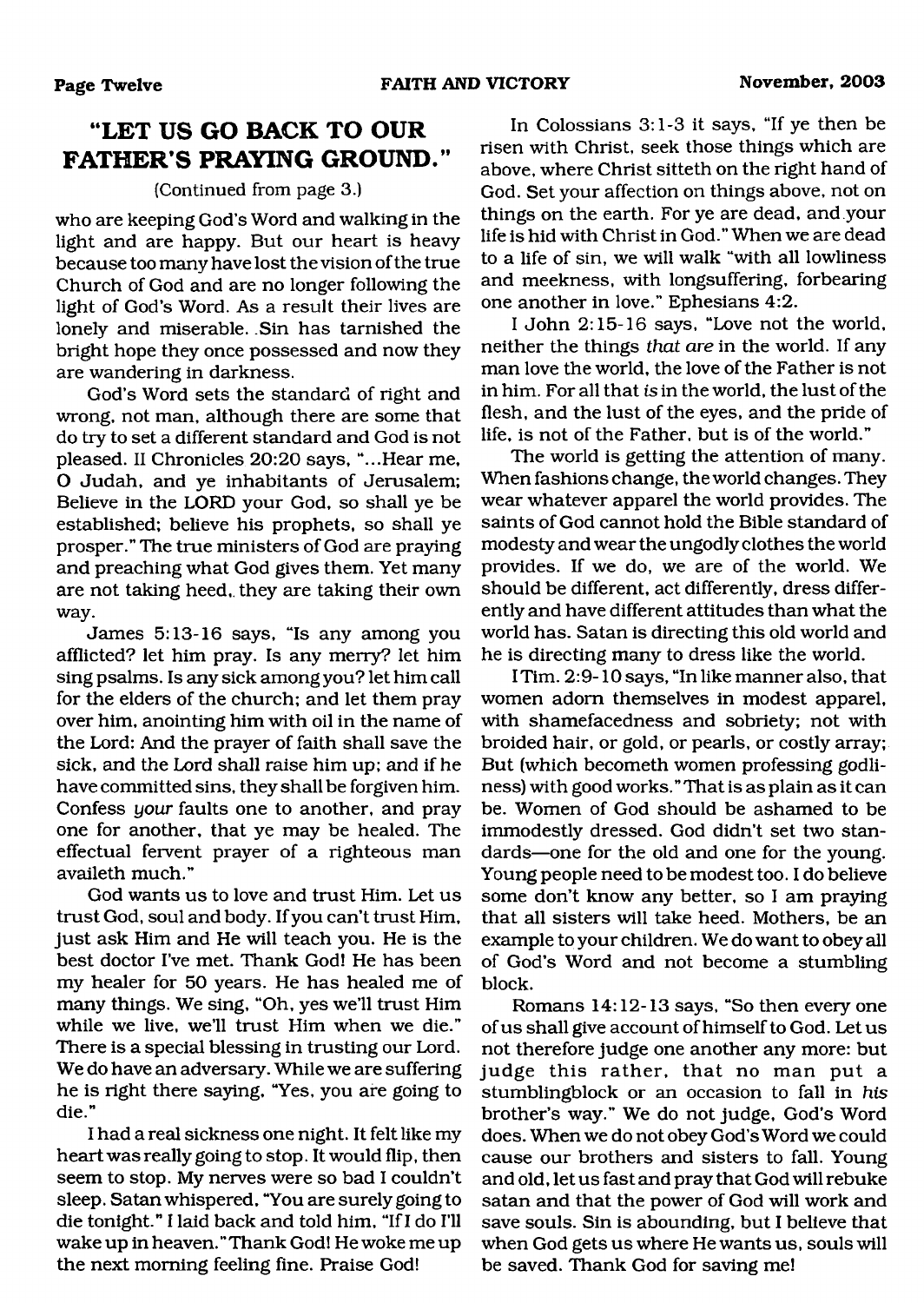# **Be Filled With the Spirit**

By Willis Pelton

From the *Gospel Trumpet* Nov. 26,1903

One of the main secrets of real success for God and that which brings real conviction to the souls of others is to be filled with God's Spirit. Another blessed thought is that when we are filled with His Spirit there will be no possible room in our hearts for anything evil. In fact, all evil must first take its flight before God will give us any degree of His Spirit. To be filled with God's Spirit does not always mean that a person must leap and shout. However such is always in the order of God when backed up by His Spirit. But it is not always an evidence of spirituality. There is a way to prove our spirituality and find out how genuine it is by asking ourselves the following questions: Does our life measure to the Bible? Is our consecration complete? Is all on the altar—time, talents, houses, lands, pocketbook and all? Do we understand fully what it means when we say we are stewards over what we have? Many people wonder why they are not as spiritual as they used to be. If they are not, there must be a cause. One of the causes may be as it was with the children of Israel. They started out all right but not being satisfied with enough of the temporal things of life they wanted more, and God "gave them their request, but sent leanness into their soul." Psa. 106:15.

Many start out today with a real bright experience and only have a little of this world's goods. But, as time goes on, they become more and more dissatisfied with their small amount of earthly possessions, and instead of looking after their spiritual welfare they find themselves grasping after the things of this world, and God will give them their request but sends leanness into their soul. God wants His people to be spiritual, and for us to be so our life must be blameless, our walk before God must be perfect, our spiritual affections placed upon things above, and we must be dead to this world.

A good supply of His spirit in our soul is a sure preventative of false doctrine. We will not be investigating to see if some other way is the best. John was perfectly satisfied with the Bible way for about sixty years. From the time he was first saved he taught the people the same doctrine that he had heard and accepted in the beginning. (I John 1:1-3.) Probably if he had not been in a good spiritual condition during all this time he would have become like others who get tired of the straight Bible way and want something new for a change.

Another advantage in being filled with the Spirit of God is that people will not get puffed up. Many are striving and putting forth every effort they can to become great in the eyes of others. They seem to forget that Jesus made Himself of no reputation. Such are generally willing to deny themselves of most anything for the sake of more knowledge. But while they are so anxious about this part of it, they fail to see that their soul is dead or fast dying for the want of spiritual food. God is pleased for His people to advance in knowledge, etc., but remember if we neglect the spiritual part God is displeased and we will become lukewarm and He will spew us out of His mouth.

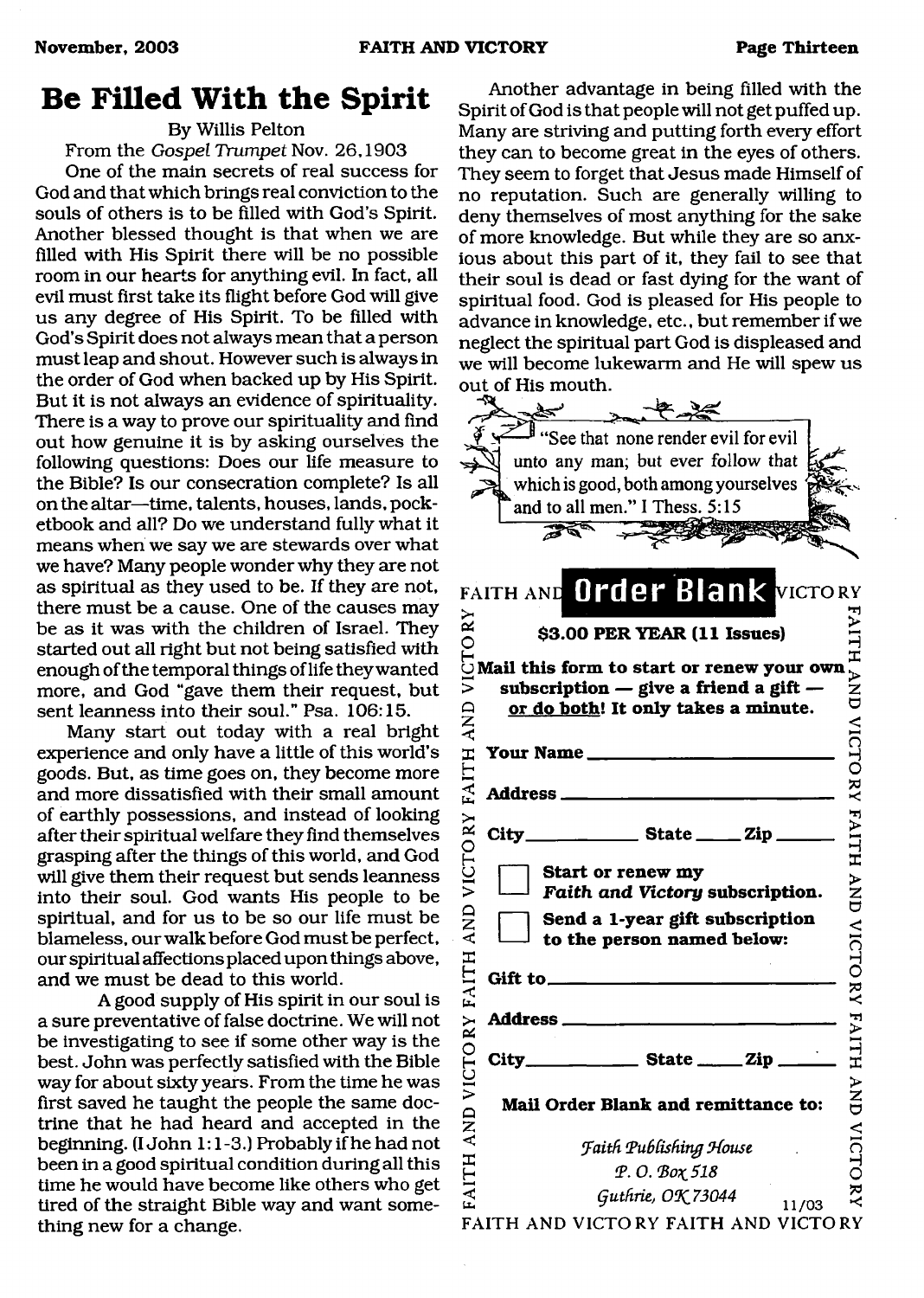# <span id="page-13-0"></span>**THE SPREAD OF CHRISTIANITY**

**How the Christians Converted Peoples and Emperors to Their Religion and Made a Church Which Was Stronger Than the Roman Empire**

**Foreword.** Jesus was bora at Bethlehem, in Judea, in the Golden Age of Augustus. Judea was a poor little country just south of Phoenicia. So important was the birth of Jesus that we count our dates from the year that he was bora.

When Jesus grew up, He preached a new religion. His followers, the Christians, would not worship the old gods of the Romans nor would they worship the emperors. They were persecuted because they would have no god but their own. They were nailed to crosses, killed, and thrown to the lions in the amphitheatres, but they were willing to die for their religion because they believed that they would go to Heaven. Such strong faith made other people believe that the Christians must have the right religion. More and more people became Christians. Finally the emperors became worshipers of Jesus.

When the emperors accepted the Christian religion, most of their people gave up the old gods and became followers of the Christian God.

The Christians united in a great church, which seemed to them to be more important than the great state which the Romans had made. They thought so because they believed that the church helped them to get to Heaven, and getting to Heaven seemed more worthwhile than anything else that they could do. The church grew stronger and stronger, and the empire grew weaker and weaker. When the empire was broken up by the German tribes who came into it, the church lasted on. It was stronger than the empire. It led the Germans to become Christians too and took them into the church.

### **I. THE BEGINNINGS OF THE CHRISTIAN RELIGION**

**Why men lost faith in their old gods.** As we know the earliest men had gods long before they began to write about themselves. They believed that the gods made the lightning and thunder, raised the winds, sent the rain and made all living things grow. These mysterious gods were like men and women in shape, but

they could not be seen and they never died. Men worshiped them in strange ceremonies, gave them their best oxen, their best sheep and lambs and built temples to please them.

Each tribe and each people had its own gods and tried to do just what its own gods wished. But when different peoples became acquainted with each other they found out that their gods were much alike. The Romans found out that their great god Jupiter was like the Greek god Zeus, who lived on Mount Olympus in Thessaly. The peoples even borrowed and traded their gods. There were thousands of gods, and they became much mixed up. Everywhere people of one land were trying the gods of other lands, because they hoped that the new gods might be better able to help them than their old ones. In the end no one was very sure that any of the gods could help him.

Why people became more eager to find a **com forting religion.** When the Roman empire grew weaker and its peoples suffered from hunger and poverty and ill treatment, men longed for a religion which would give them comfort and hope. They began to say to themselves that there must be kind, sympathetic gods who would help people in trouble.

Many also began to hope that there was a happy life after death. They had so much trouble that they said there must be a better world to which they would go when they died. They longed for a heaven that would make up for all that they suffered on earth.

Everywhere in the empire men were wishing for a religion which would give them certain hope of a future life. You can imagine how glad they were when they began to hear about the religion of the Christians. It gave them comfort and seemed to be the true religion. More and more they turned to the faith of the Christians. But it took three hundred years for Christianity to spread to all parts of the empire.

The teaching of Jesus. Jesus was a poor man. He worked with His hands. He comforted those who were in trouble, and healed the sick. He taught a religion of love and peace. "Do unto others as you would have them do unto you," was the golden rule which He gave to the world. His life was the finest example of doing good to others that has ever been known in the world.

Jesus lived simply and did not look for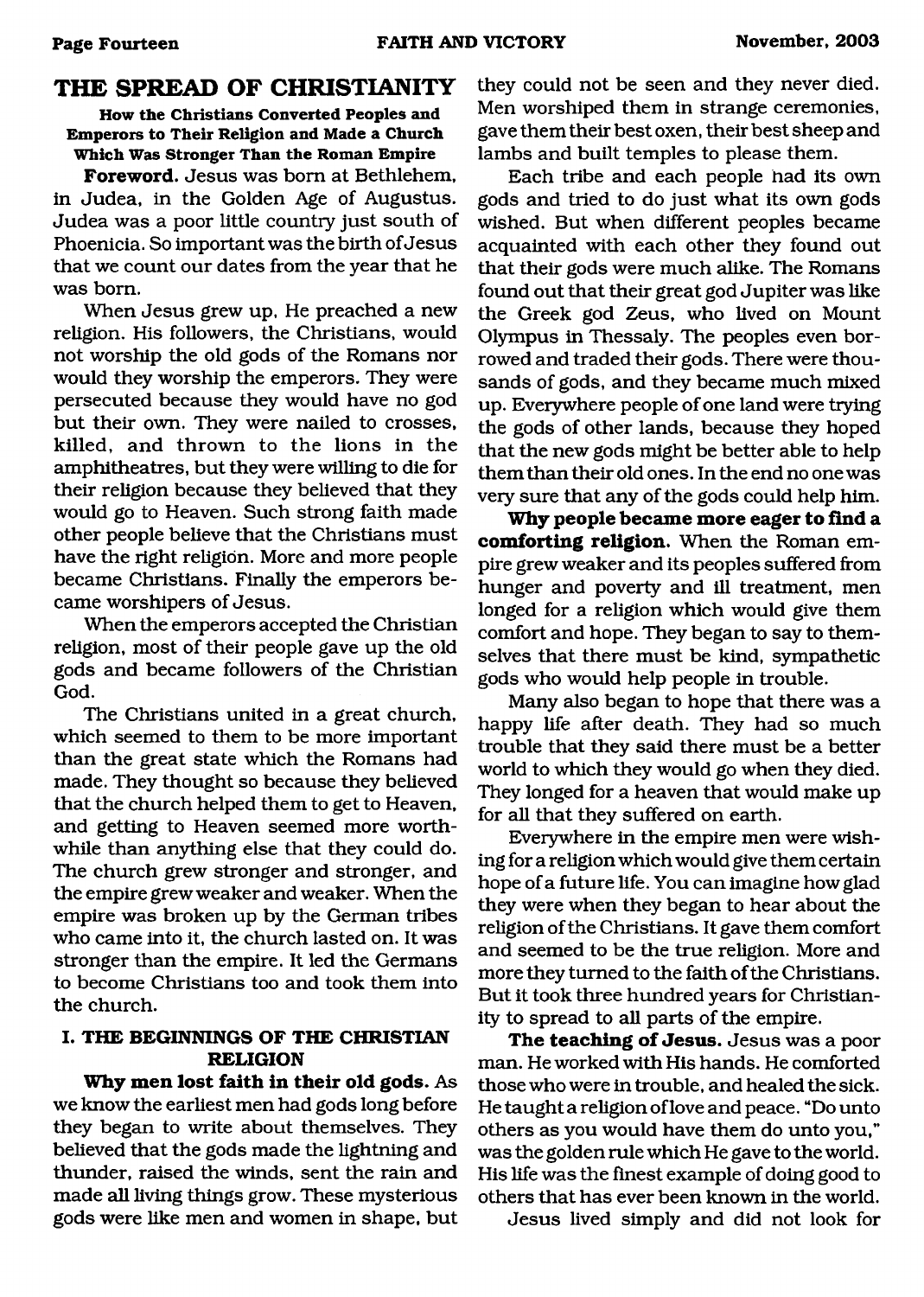power or honor. He did the things each day that brought hope out of misery and love out of hate.

The teachings of Jesus appealed most to the poor and oppressed, and from these people came His first followers. It is not strange that those who were comfortable and happy were slow to accept the Christian teachings because they were satisfied with the lives that they lived.

**Jesus taught men to love one another.** Jesus taught that loving kindness alone would stop all strife—kindness on the part of leaders, kindness and mutual love in families and communities. Such a spirit of helpfulness, He said, would save the weak from being injured by the strong and the poor from being illtreated by the rich.

Many of these lessons were taught through parables which made them easier to understand by the simple folk who followed Jesus and listened to His teachings. These parables, or stories, illustrated clearly to the people of the time the points Jesus wished to make.

Later the story of the life of Jesus was written in the *Gospels.* These Gospels, with letters and other accounts of the early Christians, make up the New Testament. The New Testament and the Old Testament, which tells of the God of the Jews, are the Bible.

The worshipers of pagan gods had no such book. They had only vague myths which had been written so long before that no one knew that they were true. The Christians believed that their religion was the only true one.

The early Christians were poor people. The first Christians were Jews, but Saint Paul, who was bom in the Greek city of Tar'sus, began to preach to other peoples who were not Jews. Paul made it clear that the teaching of Jesus was for all men. The Christians became missionaries. They went about the empire telling about their wonderful religion.

Most of the early Christians were poor people. Slaves and humble folk found great comfort in the belief that all men were equal before God and that they would be happy in Heaven when they died.

At first the people who believed in other religions laughed at the Christians. They did not understand why the Christians would worship only one God. Then from laughing

they passed to hating the Christians. They thought that the old gods were angry because the Christians would not worship them. So they tried for awhile to make the Christians give up their religion. Everywhere the Christians were scorned and sometimes mobbed and killed. When the emperor Nero was accused of starting a fire that burned half the city of Rome, he saved himself from punishment by saying that the Christians had started the fire. Great numbers of Christians were burned alive for this crime which they did not commit.

### **2. THE SPREAD OF THE CHRISTIAN RELIGION**

**Why the emperors persecuted the Christians.** The emperors did not try to make the different peoples they ruled give up their religions. But they did insist that all of them should worship the emperors. This emperorworship was a way of showing patriotism to the empire.

People were so accustomed to having many gods that they were always ready to worship one more. But the Christians were different. They had only one God and would not worship the emperors. They could not hold any offices because the officials had to worship the Roman gods. They would not fight in the armies. So it was natural for the Romans to think that the Christians were not good citizens. If we had been Romans living at that time, we might have thought the same.

When the number of Christians began to increase, the emperors became afraid that they would destroy all loyalty to the state. So they persecuted the Christians, trying to make them give up their faith. But the Christians were so sure that their God was the only God, and they were so certain that they would go to Heaven if the emperors put them to death that they were willing to die for their religion.

The Christians who were put to death were called martyrs. We have a saying that "the blood of the martyrs was the seed of the church." It really did seem that every time a Christian was killed ten more came to take his place, so you can see how killing Christians seemed like planting seed.

**Excerpted from a sixth grade history book** *Old Europe and Our Nation* **by Row-Peterson.**

— Submited by Bro. Leslie Busbee